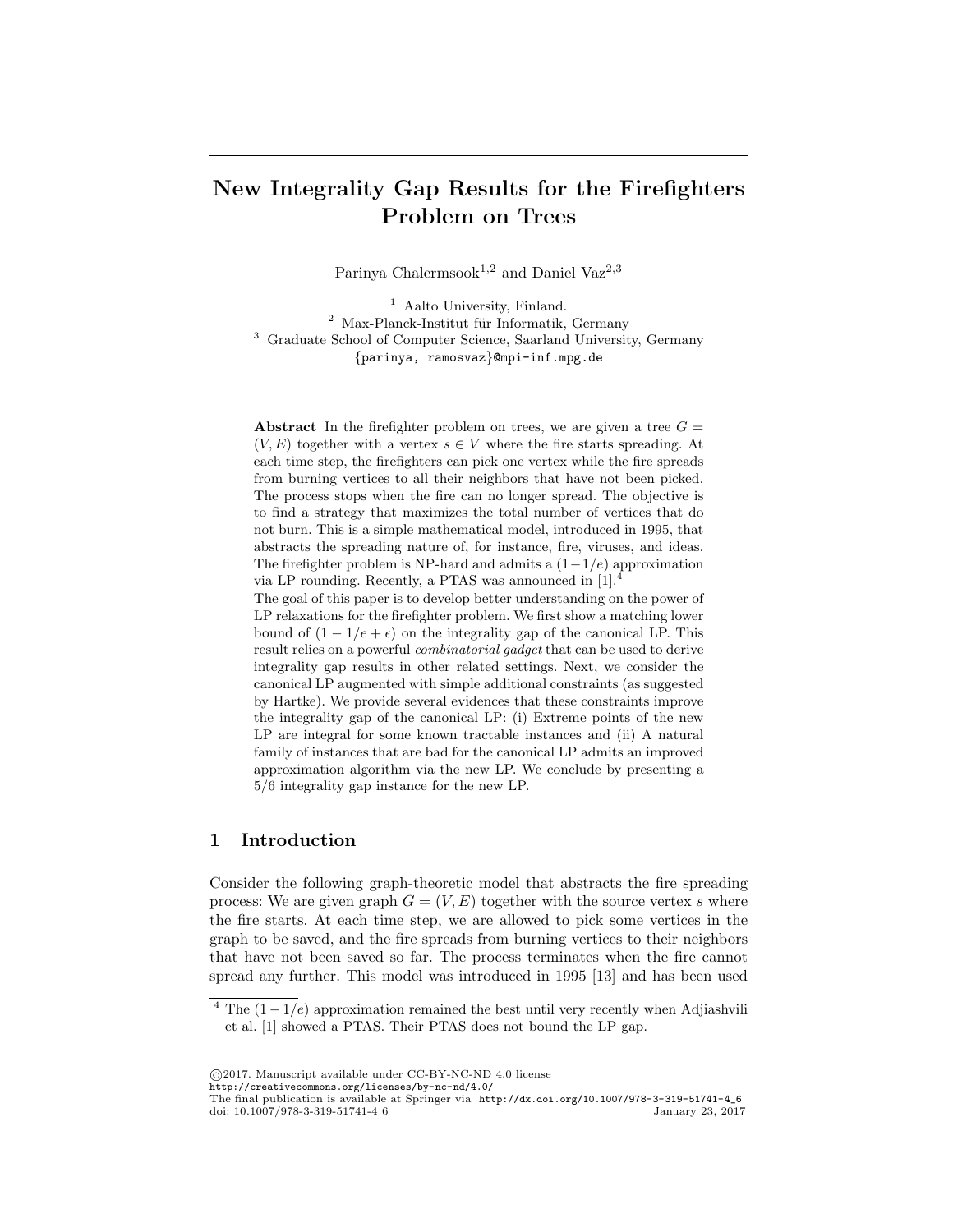extensively by researchers in several fields as an abstraction of epidemic propagation.

There are two important variants of the firefighters problem. (i) In the maximization variant (MAX-FF), we are given graph  $G$  and source  $s$ , and we are allowed to pick one vertex per time step. The objective is to maximize the number of vertices that do not burn. (ii) In the minimization variant (Min-FF), we are given a graph G, a source s, and a terminal set  $\mathcal{X} \subseteq V(G)$ , and we are allowed to pick b vertices per time step. The goal is to save all terminals in  $\mathcal{X}$ . while minimizing the budget b.

In this paper, we focus on the MAX-FF problem. The problem is  $n^{1-\epsilon}$  hard to approximate in general graphs [2], so there is no hope to obtain any reasonable approximation guarantee. Past research, however, has focused on sparse graphs such as trees or grids. Much better approximation algorithms are known on trees: The problem is NP-hard [15] even on trees of degree at most three, but it admits a  $(1 - 1/e)$  approximation algorithm. For more than a decade [2,5,6,10,14,15], there was no progress on this approximability status of this problem, until a PTAS was recently discovered [1].

Besides the motivation of studying epidemic propagation, the firefighter problem and its variants are interesting due to their connections to other classical optimization problems:

- (Set cover) The firefighter problem is a special case of the maximum coverage problem with group budget constraints (MCG) [7]: Given a collection of sets  $S = \{S_1, \ldots, S_m\} : S_i \subseteq X$ , together with group constraints, i.e. a partition of S into groups  $G_1, \ldots, G_\ell$ , we are interested in choosing one set from each group in a way that maximizes the total number of elements covered, i.e. a feasible solution is a subset  $S' \subseteq S$  where  $|S' \cap G_j| \leq 1$  for every j, and  $| \bigcup_{S_i \in \mathcal{S}'} S_i |$  is maximized. It is not hard to see that MAX-FF is a special case of MCG. We refer the readers to the discussion by Chekuri and Kumar [7] for more applications of MCG.
- (Cut) In a standard minimum node-cut problem, we are given a graph  $G$ together with a source-sink pair  $s, t \in V(G)$ . Our goal is to find a collection of nodes  $V' \subseteq V(G)$  such that  $G \setminus V'$  has s and t in distinct connected components. Anshelevich et al. [2] discussed that the firefighters' solution can be seen as a "cut-over-time" in which the cut must be produced gradually over many timesteps. That is, in each time step  $t$ , the algorithm is allowed to choose vertex set  $V'_t$  to remove from the graph  $G$ , and again the final goal is to "disconnect" s from  $t$ <sup>5</sup>. This cut-over-time problem is exactly equivalent to the minimization variant of the firefighter problem. We refer to [2] for more details about this equivalence.

#### 1.1 Our Contributions

In this paper, we are interested in developing a better understanding of the Max-FF problem from the perspective of LP relaxation. The canonical LP

<sup>&</sup>lt;sup>5</sup> The notion of disconnecting the vertices here is slightly non-standard.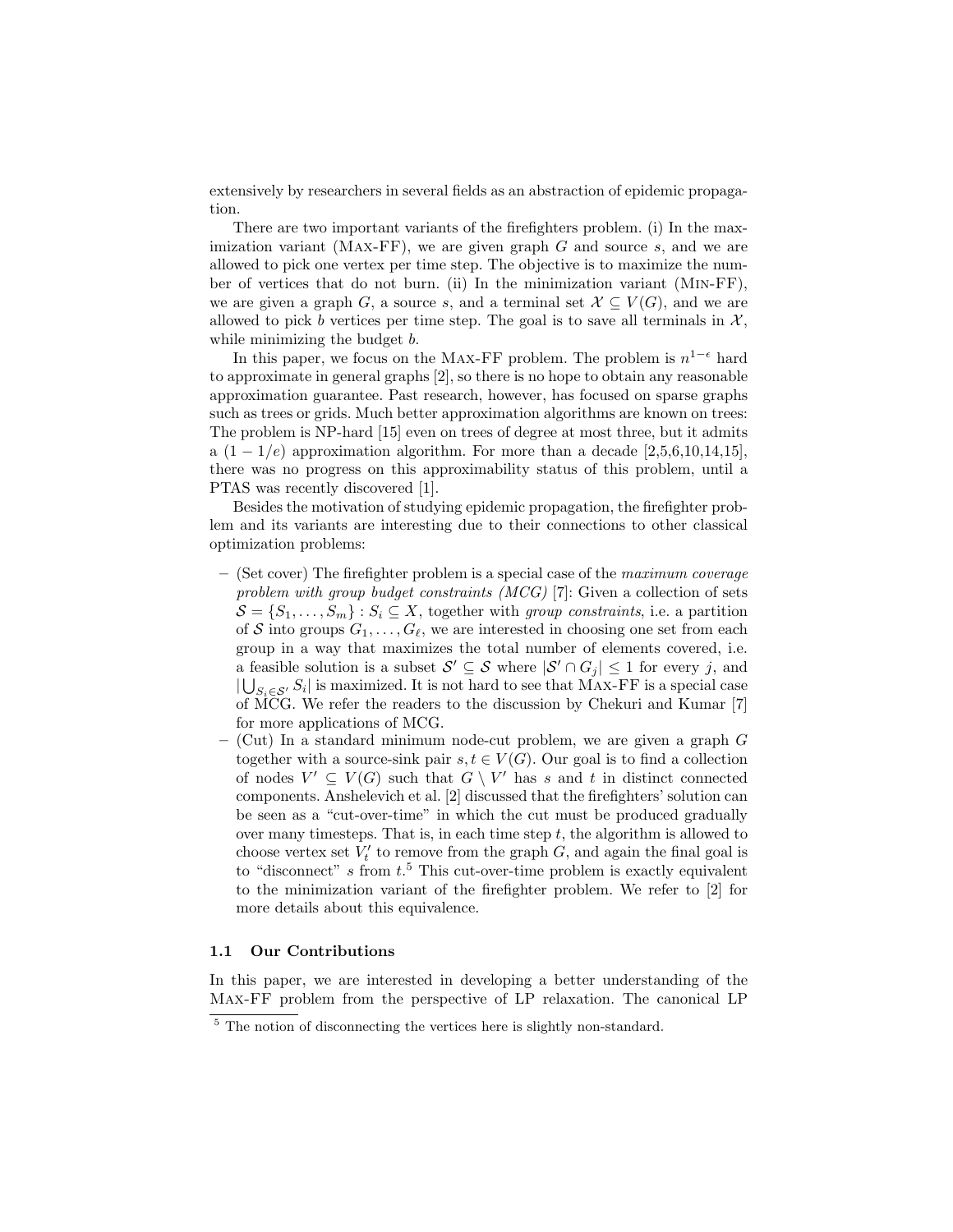relaxation has been used to obtain the known  $(1-1/e)$  approximation algorithm via straightforward independent LP rounding (each node is picked independently with probability proportional to its LP-value). So far, it was not clear whether an improvement was possible via this LP, for instance, via sophisticated dependent rounding schemes.<sup>6</sup> Indeed, for the corresponding minimization variant, MIN-FF, Chalermsook and Chuzhoy designed a dependent rounding scheme for the canonical LP in order to obtain  $O(\log^* n)$  approximation algorithm, improving upon an  $O(\log n)$  approximation obtained via independent LP rounding. In this paper, we are interested in studying this potential improvement for Max-FF.

Our first result refutes such possibility for Max-FF: we show that the integrality gap of the standard LP relaxation can be arbitrarily close to  $(1 - 1/e)$ .

**Theorem 1.** For any  $\epsilon > 0$ , there is an instance  $(G, s)$  (whose size depends on  $\epsilon$ ) such that the ratio between optimal integral solution and fractional one is at most  $(1 - 1/e + \epsilon)$ .

Our techniques rely on a powerful combinatorial gadget that can be used to prove integrality gap results in some other settings studied in the literature. In particular, in the b-Max-FF problem, the firefighters can pick up to b vertices per time step, and the goal is to maximize the number of saved vertices. We provide an integrality gap of  $(1 - 1/e)$  for the b-MAX-FF problem for every constant  $b \in \mathbb{N}$ , thus matching the algorithmic result of [9]. In the setting where an input tree has degree at most  $d \in [4, \infty)$ , we show an integrality gap result of  $(1 - 1/e + O(1/\sqrt{d}))$ . The best known algorithmic result in this setting was previously a  $(1 - 1/e + \Omega(1/d))$  approximation due to [14].

Motivated by the aforementioned negative results, we search for a stronger LP relaxation for the problem. We consider adding a set of valid linear inequalities, as suggested by Hartke [12]. We show the following evidences that the new LP is a stronger relaxation than the canonical LP.

- Any extreme point of the new LP is integral for the tractable instances studied by Finbow et al. [11]. In contrast, we argue that the canonical LP does not satisfy this integrality property of extreme points.
- A family of instances, capturing the integrality gap instances of Theorem 1, admits a better than  $(1 - 1/e)$  approximation algorithm via the new LP.
- When the LP solution is near-integral, e.g. for half-integral solutions, the new LP is provably better than the old one.

Our results are the first rigorous evidences that Hartke's constraints lead to improvements upon the canonical LP. All the aforementioned algorithmic results exploit the new LP constraints in dependent LP rounding procedures. In particular, we propose a two-phase dependent rounding algorithm, which can be used in deriving the second and third results. We believe the new LP has an integrality gap strictly better than  $(1 - 1/e)$ , but we are unable to analyze it.

<sup>&</sup>lt;sup>6</sup> Cai, Verbin, and Yang [5] claimed an LP-respecting integrality gap of  $(1 - 1/e)$ , but many natural rounding algorithms in the context of this problem are not LP respecting, e.g. in [6].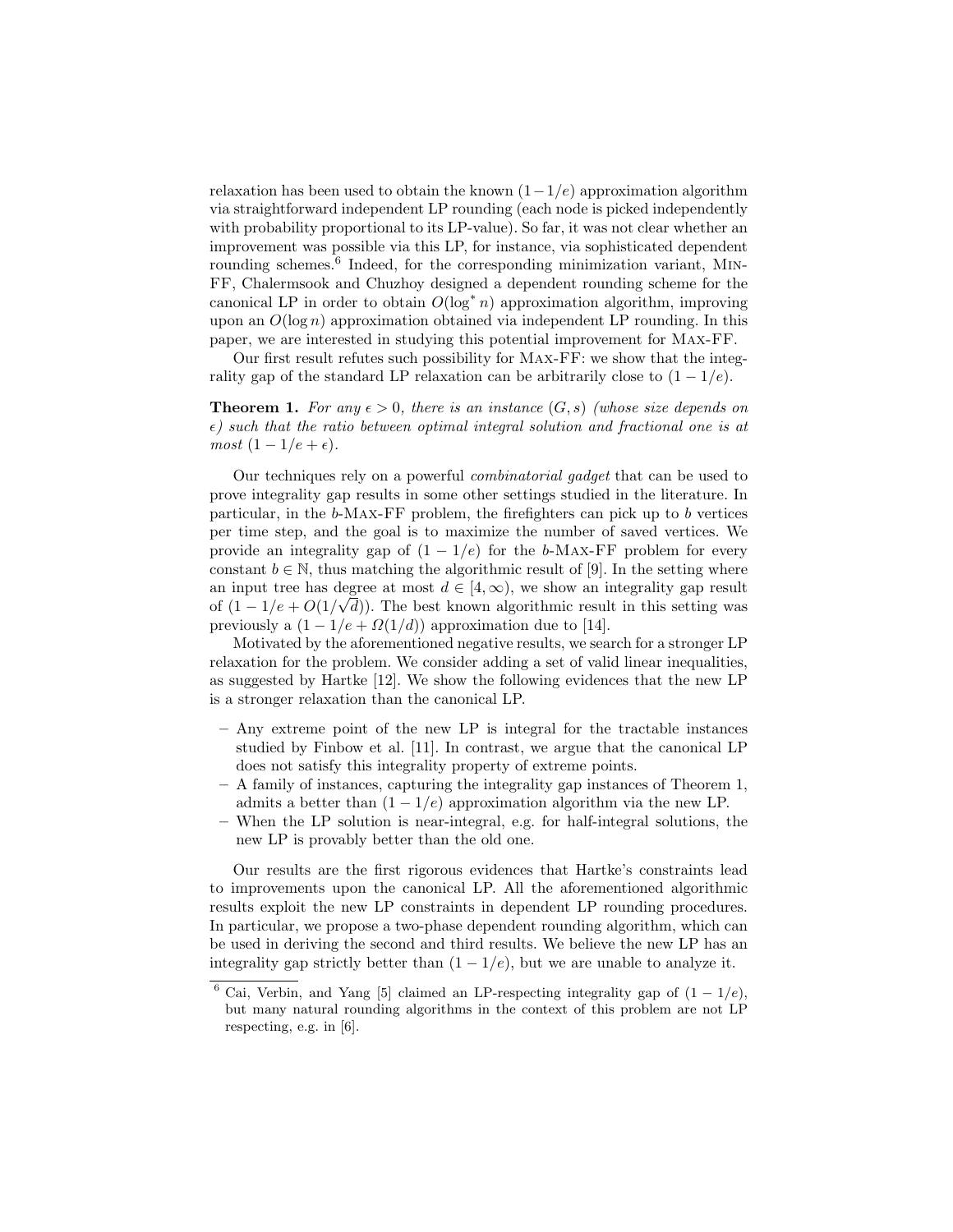Finally, we show a limitation of the new LP by presenting a family of instances, whose integrality gap can be arbitrarily close to 5/6. This improves the known integrality gap ratio [12], and puts the integrality gap answer somewhere between  $(1 - 1/e)$  and 5/6. Closing this gap is, in our opinion, an interesting open question.

Organization: In Sect. 2, we formally define the problem and present the LP relaxation. In Sect. 3, we present the bad integrality gap instances. We present the LP augmented with Hartke's constraints in Sect. 4 and discuss the relevant evidences of its power in comparison to the canonical LP. Some proofs are omitted for space constraint, and are presented in the full version.

Related results: King and MacGillivray showed that the firefighter problem on trees is solvable in polynomial time if the input tree has degree at most three, with the fire starting at a degree-2 vertex. From exponential time algorithm's perspective, Cai et al. showed  $2^{O(\sqrt{n}\log n)}$  time, exact algorithm. The discrete mathematics community pays particularly high attention to the firefighter problem on grids [10,16], and there has also been some work on infinite graphs [13].

The problem also received a lot of attention from the parameterized complexity perspectives [3,5,8] and on many special cases, e.g., when the tree has bounded pathwidth [8] and on bounded degree graphs [4,8].

Recent update: Very recently, Adjiashvili et al. [1] showed a polynomial time approximation scheme (PTAS) for the Max-FF problem, therefore settling the approximability status. Their results, however, do not bound the LP integrality gap. We believe that the integrality gap questions are interesting despite the known approximation guarantees.

## 2 Preliminaries

A formal definition of the problem is as follows. We are given a graph G and a source vertex s where the fire starts spreading. A strategy is described by a collection of vertices  $\mathcal{U} = \{u_t\}_{t=1}^n$  where  $u_t \in V(G)$  is the vertex picked by firefighters at time t. We say that a vertex  $u \in V(G)$  is saved by the strategy U if for each path  $P = (s = v_0, \ldots, v_z = u)$  from s to u, we have  $v_i \in \{u_1, \ldots, u_i\}$  for some  $i = 1, \ldots, z$ . A vertex v not saved by U is said to be a burning vertex. The objective of the problem is to compute  $\mathcal U$  so as to maximize the total number of saved vertices. Denote by  $\mathsf{OPT}(G, s)$  the number of vertices saved by an optimal solution.

When G is a tree, we think of G as being partitioned into layers  $L_1, \ldots, L_\lambda$ where  $\lambda$  is the height of the tree, and  $L_i$  contains vertices whose distance is exactly *i* from *s*. Every strategy has the following structure.

**Proposition 1.** Consider the firefighters problem's instance  $(G, s)$  where G is a tree. Let  $\mathcal{U} = \{u_1, \ldots, u_n\}$  be any strategy. Then there is another strategy  $\mathcal{U}' = \{u'_t\}$  where  $u'_t$  belongs to layer t in G, and  $\mathcal{U}'$  saves at least as many vertices as U does.

We remark that this structural result holds only when  $G$  is a tree.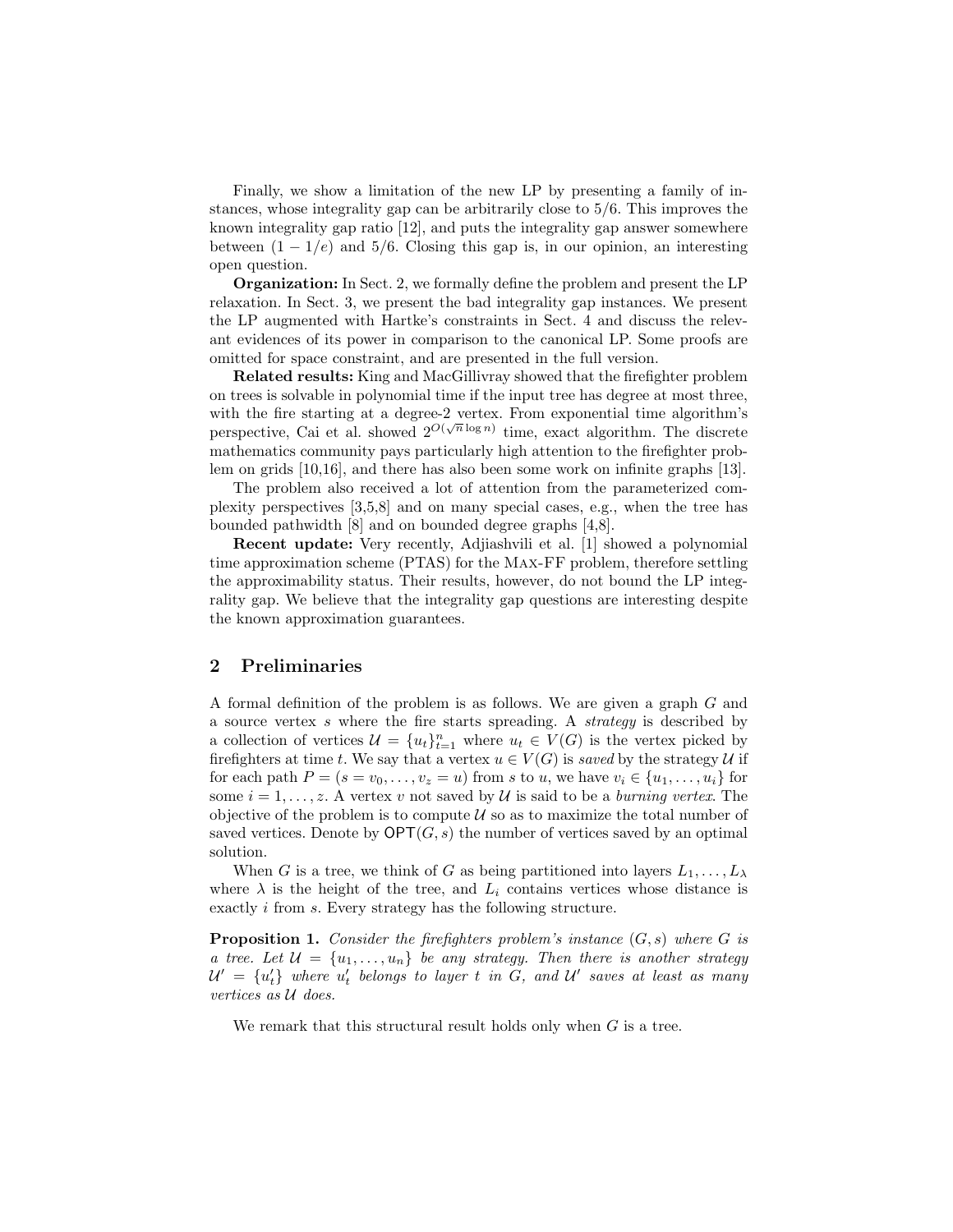LP Relaxation: This paper focuses on the linear programming aspect of the problem. For any vertex  $v$ , let  $P_v$  denote the (unique) path from s to  $v$ , and let  $T_v$  denote the subtree rooted at v. A natural LP relaxation is denoted by (LP-1): We have variable  $x_v$  indicating whether v is picked by the solution, and  $y_v$  indicating whether v is saved.

$$
(LP-1)
$$
\n
$$
\max \sum_{v \in V} y_v
$$
\n
$$
\sum_{v \in L_j} x_v \le 1 \text{ for each layer } j
$$
\n
$$
y_v \le \sum_{u \in P_v} x_u \text{ for each } v \in V
$$
\n
$$
x_v, y_v \in [0,1] \text{ for each } v
$$
\n
$$
x_v, y_v \in [0,1] \text{ for each } v
$$
\n
$$
x_v, y_v \in [0,1] \text{ for each } v
$$
\n
$$
x_v, y_v \in [0,1] \text{ for each } v
$$

Let  $\mathsf{LP}(T, s)$  denote the optimal fractional LP value for an instance  $(T, s)$ . The integrality gap gap(T, s) of the instance  $(T, s)$  is defined as gap(T, s) =  $\mathsf{OPT}(T, s)/\mathsf{LP}(T, s)$ . The integrality gap of the LP is defined as  $\inf_T \mathsf{gap}(T, s)$ .

Firefighters with terminals: We consider a more general variant of the problem, where we are only interested in saving a subset  $\mathcal X$  of vertices, which we call terminals. The goal is now to maximize the number of saved terminals. An LP formulation of this problem, given an instance  $(T, v, \mathcal{X})$ , is denoted by (LP-2). The following lemma argues that these two variants are "equivalent" from the perspectives of LP relaxation.

**Lemma 1.** Let  $(T, \mathcal{X}, s)$ , with  $|\mathcal{X}| > 0$ , be an input for the terminal firefighters problem that gives an integrality gap of  $\gamma$  for (LP-2), and that the value of the fractional optimal solution is at least 1. Then, for any  $\epsilon > 0$ , there is an instance  $(T', s')$  that gives an integrality gap of  $\gamma + \epsilon$  for (LP-1).

*Proof.* Let  $M = 2|V(T)|/\epsilon$ . Starting from  $(T, \mathcal{X}, s)$ , we construct an instance  $(T', s')$  by adding M children to each vertex in X, so the number of vertices in T' is  $|V(T')| = |V(T)| + M|\mathcal{X}|$ . We denote the copies of X in T' by X' and the set of their added children by  $\mathcal{X}''$ . The root of the new tree,  $s'$ , is the same as s (the root of T.) Now we argue that the instance  $(T', s')$  has the desired integrality gap, i.e. we argue that  $\mathsf{OPT}(T', s') \leq (\gamma + \epsilon) \mathsf{LP}(T', s').$ 

Let  $(x', y')$  be an integral solution to the instance  $(T', s')$ . We upper bound the number of vertices saved by this solution, i.e. upper bounding  $\sum_{v \in V(T')} y'_v$ . We analyze three cases:

- − For a vertex  $v \in V(T') \setminus \mathcal{X}''$ , we upper bound the term  $y'_{v}$  by 1, and so the sum  $\sum_{v \in V(T') \setminus \mathcal{X}''} y_v'$  by  $|V(T)|$ .
- Now define  $\mathcal{X} \subseteq \mathcal{X}''$  as the set of vertices v for which  $y'_v = 1$  but  $y'_u =$ 0 for the parent u of v. This means that  $x'_v = 1$  for all vertices in  $\tilde{\mathcal{X}}$ .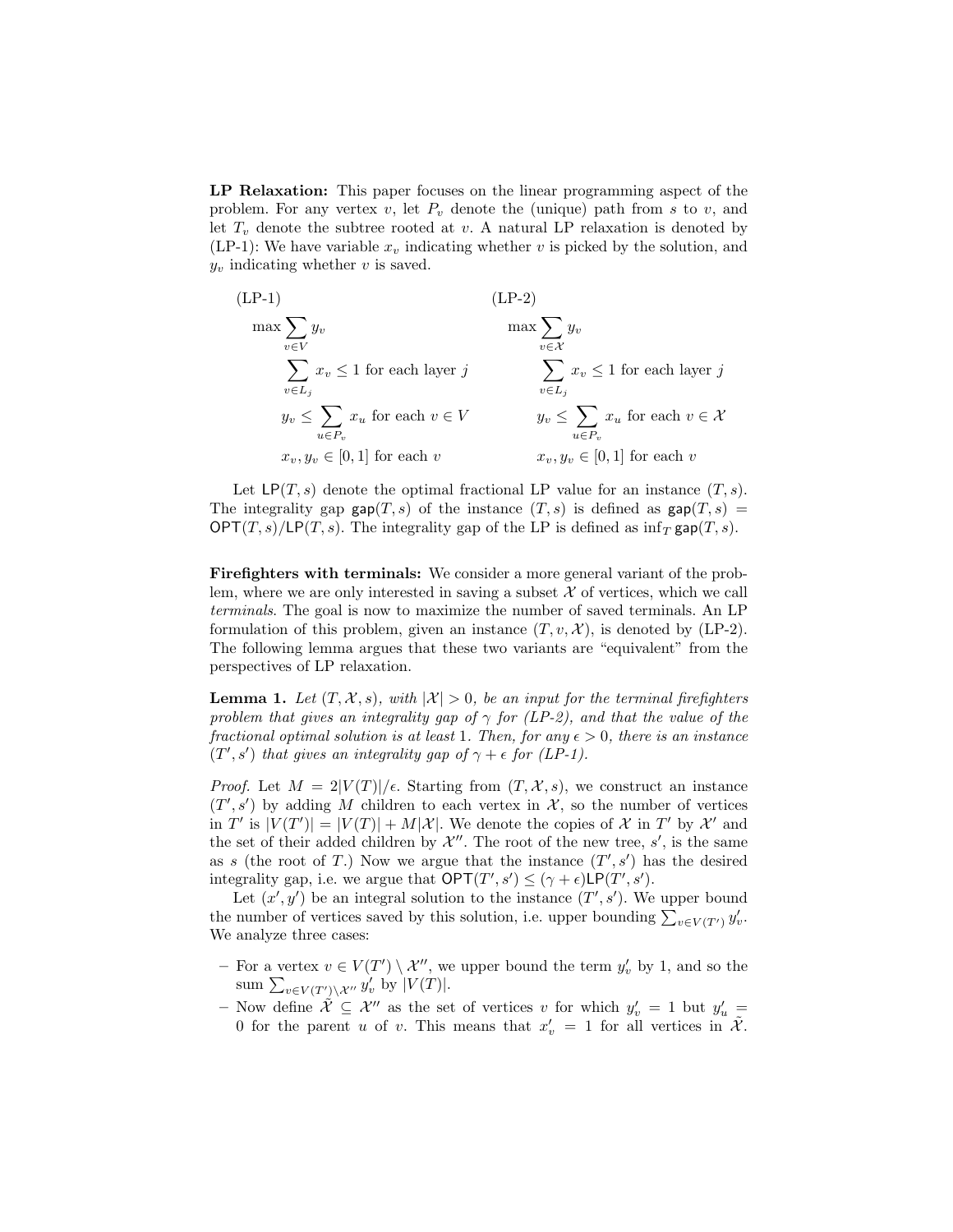Notice that  $\sum_{v \in \tilde{\mathcal{X}}} y'_{v} \leq |\mathcal{X}|$ : We break the set  $\tilde{\mathcal{X}}$  into  $\left\{ \tilde{\mathcal{X}}_{u} \right\}$ where where  $\tilde{\mathcal{X}}_u = \{v \in \tilde{\mathcal{X}} : u \text{ is the parent of } v\}.$  The LP constraint guarantees that

 $\sum_{v \in \tilde{\mathcal{X}}_u} y'_{v} = \sum_{v \in \tilde{\mathcal{X}}_u} x'_{v} \leq 1$  (all vertices in  $\tilde{\mathcal{X}}_u$  belong to the same layer.) Summing over all such  $u \in \mathcal{X}'$ , we get the desired bound.

− Finally, consider the term  $\sum_{v \in \mathcal{X}' \setminus \tilde{\mathcal{X}}} y'_{v}$ . Let  $(x^*, y^*)$  be an optimal fractional solution to  $(T, \mathcal{X}, s)$  for (LP-2). We only need to care about all vertices v such that  $y'_u = 1$  for the parent u of v. This term is upper bounded by  $M \sum_{u \in \mathcal{X}'} y'_u$ , which is at most  $M \gamma \left( \sum_{v \in \mathcal{X}} y_v^* \right)$ , due to the fact that the solution  $(x', y')$  induces an integral solution on instance  $(T, \mathcal{X}, s)$ .

Combining the three cases, we get  $|V(T)| + |\mathcal{X}| + M\gamma \left(\sum_{v \in \mathcal{X}} y_v^*\right) \leq M +$  $\gamma M\left(\sum_{v\in\mathcal{X}}y_v^*\right)\leq M(\gamma+\epsilon)\left(\sum_{v\in\mathcal{X}}y_v^*\right)$ , if  $\sum_{v\in\mathcal{X}}y_v^*\geq 1$ . Now, notice that the fractional solution  $(x^*, y^*)$  for  $(\overline{LP}\text{-}2)$  on instance  $(T, \mathcal{X}, s)$  is also feasible for (LP-1) on  $(T', s')$  with at least a multiplicative factor of M times the objective value: Each fractional saving of  $u \in \mathcal{X}'$  contributes to save all M children of u. Therefore,  $M\left(\sum_{v\in\mathcal{X}}y_v^*\right)\leq M\cdot\mathsf{LP}(T',s'),$  thus concluding the proof.

We will, from now on, focus on studying the integrality gap of (LP-2).

# 3 Integrality Gap of (LP-2)

We first discuss the integrality gap of (LP-2) for a general tree. We use the following combinatorial gadget.

**Gadget:** A  $(M, k, \delta)$ -good gadget is a collection of trees  $\mathcal{T} = \{T_1, \ldots, T_M\},\$ with roots  $r_1, \ldots, r_M$  where  $r_i$  is a root of  $T_i$ , and a subset  $S \subseteq \bigcup V(T_i)$  that satisfy the following properties:

- (Uniform depth) We think of these trees as having layers  $L_0, L_1, \ldots, L_h$ , where  $L_j$  is the union over all trees of all vertices at layer j and  $L_0 =$  $\{r_1, \ldots, r_m\}$ . All leaves are in the same layer  $L_h$ .
- (LP-friendly) For any layer  $L_j$ ,  $j \geq 1$ , we have  $|\mathcal{S} \cap L_j| \leq k$  (and  $|\mathcal{S} \cap L_0| = 0$ ). Moreover, for any tree  $T_i$  and a leaf  $v \in V(T_i)$ , the unique path from  $r_i$  to v must contain exactly one vertex in  $S$ .
- (Integrally adversarial) Let  $\mathcal{B} \subseteq \{r_1, \ldots, r_M\}$  be any subset of roots. Consider a subset of vertices  $\mathcal{U} = \{u_j\}_{j=1}^h$  such that  $u_j \in L_j$ . For  $r_i \in \mathcal{B}$  and a leaf  $v \in L_h \cap V(T_i)$ , we say that v is  $(\mathcal{U}, \mathcal{B})$ -risky if the unique path from  $r_i$  to v does not contain any vertex in  $\mathcal{U}$ . There must be at least  $(1-1/k-\delta)\frac{|\mathcal{B}|}{M}|L_h|$ vertices in  $L_h$  that are  $(\mathcal{U}, \mathcal{B})$ -risky, for all choices of  $\mathcal B$  and  $\mathcal U$ .

We say that vertices in  $S$  are *special* and all other vertices are *regular*.

**Lemma 2.** For any integers  $k \geq 2$ ,  $M \geq 1$ , and any real number  $\delta > 0$ , a  $(M, k, \delta)$ -good gadget exists. Moreover, the gadget contains at most  $(k/\delta)^{O(M)}$ vertices.

We first show how to use this lemma to derive our final construction. The proof of the lemma follows later.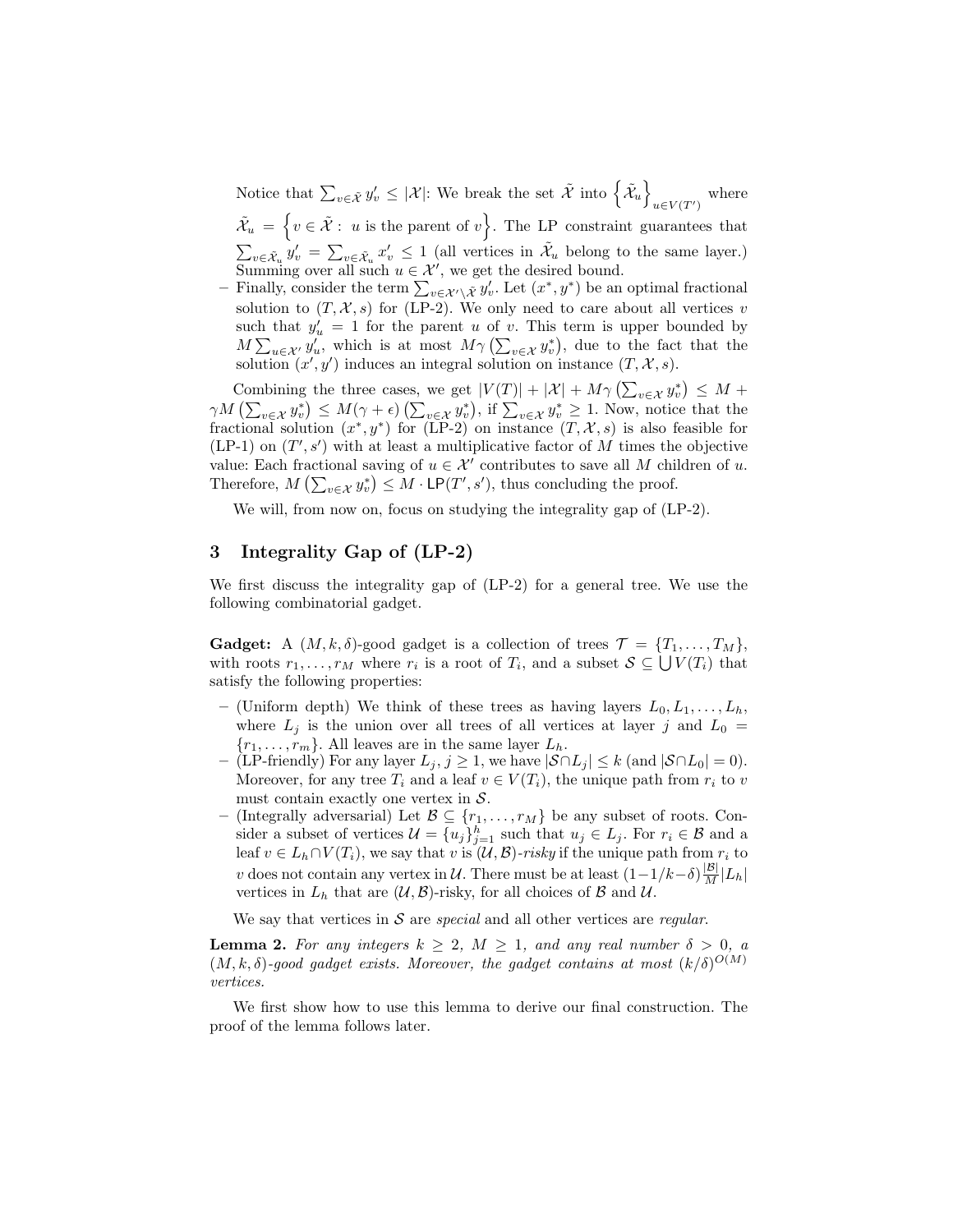Construction: Our construction proceeds in k phases, and we will define it inductively. The first phase of the construction is simply a  $(1, k, \delta)$ -good gadget. Now, assume that we have constructed the instance up to phase  $q$ . Let  $l_1, \ldots, l_{M_q} \in L_{\alpha_p}$  be the leaves after the construction of phase q that all lie in layer  $\alpha_q$ . In phase  $q+1$ , we take the  $(M_q, k, \delta)$ -good gadget  $(\mathcal{T}_q, \{r_q\}, \mathcal{S}_q)$ ; recall that such a gadget consists of  $M_q$  trees. For each  $i = 1, \ldots, M_q$ , we unify each root  $r_i$  with the leaf  $l_i$ . This completes the description of the construction.

Denote by  $\bar{S}_q = \bigcup_{q' \leq q} S_{q'}$  the set of all special vertices in the first q phases. After phase  $q$ , we argue that our construction satisfies the following properties:

- All leaves are in the same layer  $\alpha_q$ .
- For every layer  $L_j$ ,  $|L_j \cap \bar{S}_q|$  ≤ k. For every path P from the root to  $v \in L_{\alpha_i}$ ,  $|P \cap \overline{S}_q| = q.$
- For any integral solution U, at least  $|L_{\alpha_q}|((1-1/k)^q q\delta)$  vertices of  $L_{\alpha_q}$ burn.

It is clear from the construction that the leaves after phase  $q$  are all in the same layer. As to the second property, the properties of the gadget ensure that there are at most  $k$  special vertices per layer. Moreover, consider each path  $P$ from the root to some vertex  $v \in L_{\alpha_{q+1}}$ . We can split this path into two parts  $P = P' \cup P''$  where P' starts from the root and ends at some  $v' \in L_{\alpha_q}$ , and P'' starts at v' and ends at v. By the induction hypothesis,  $|P' \cap \overline{S}_q| = q$  and the second property of the gadget guarantees that  $|P'' \cap S_{q+1}| = 1$ .

To prove the final property, consider a solution  $\mathcal{U} = \{u_1, \ldots, u_{\alpha_{q+1}}\}$ , which can be seen as  $\mathcal{U}' \cup \mathcal{U}''$  where  $\mathcal{U}' = \{u_1, \ldots, u_{\alpha_q}\}\$  and  $\mathcal{U}'' = \{u_{\alpha_q+1}, \ldots, u_{\alpha_{q+1}}\}.$ By the induction hypothesis, we have that at least  $((1 - 1/k)^q - q\delta) |L_{\alpha_q}|$  vertices in  $L_{\alpha_q}$  burn; denote these burning vertices by  $\beta$ . The third property of the gadget will ensure that at least  $(1 - 1/k - \delta) \frac{|\mathcal{B}|}{M}$  $\frac{|\mathcal{D}|}{M_q} |L_{\alpha_{q+1}}|$  vertices in  $L_{\alpha_{q+1}}$  must be  $(\mathcal{U}'', \mathcal{B})$ -risky. For each risky vertex  $v \in L_{\alpha_{q+1}}$ , a unique path from the root to  $v' \in \mathcal{B}$  does not contain any vertex in  $\mathcal{U}'$ , and also the path from  $v'$  to v does not contain a vertex in  $\mathcal{U}''$  (due to the fact that it is  $(\mathcal{U}'', \mathcal{B})$ -risky.) This implies that such vertex  $v$  must burn. Therefore, the fraction of burning vertices in layer  $L_{\alpha_{q+1}}$  is at least  $(1-1/k-\delta)|\mathcal{B}|/M_q \geq (1-1/k-\delta)((1-1/k)^q-q\delta)$ , by induction hypothesis. This number is at least  $(1-1/k)^{q+1}-(q+1)\delta$ , maintaining the invariant.

After the construction of all  $k$  phases, the leaves are designated as the terminals X. Also,  $M_{q+1} \leq (k/\delta)^{2M_q}$ , which means that, after k phases,  $M_k$  is at most a tower function of  $(k/\delta)^2$ , that is,  $(k/\delta)^{2(k/\delta)}$  with  $k-1$  such exponentiations. The total size of the construction is  $\sum_{q} (k/\delta)^{2M_q} \leq (k/\delta)^{2M_k} = O(M_{k+1}).$ 

For an example construction  $(k = 2)$ , refer to the full version.

**Theorem 2.** A fractional solution, that assigns  $x_v = 1/k$  to each special vertex v, saves every terminal. On the other hand, any integral solution can save at most a fraction of  $1 - (1 - 1/k)^k + \epsilon$ .

*Proof.* We assign the LP solution  $x_v = 1/k$  to all special vertices (those vertices in  $\overline{\mathcal{S}_k}$ ), and  $x_v = 0$  to regular vertices. Since the construction ensures that there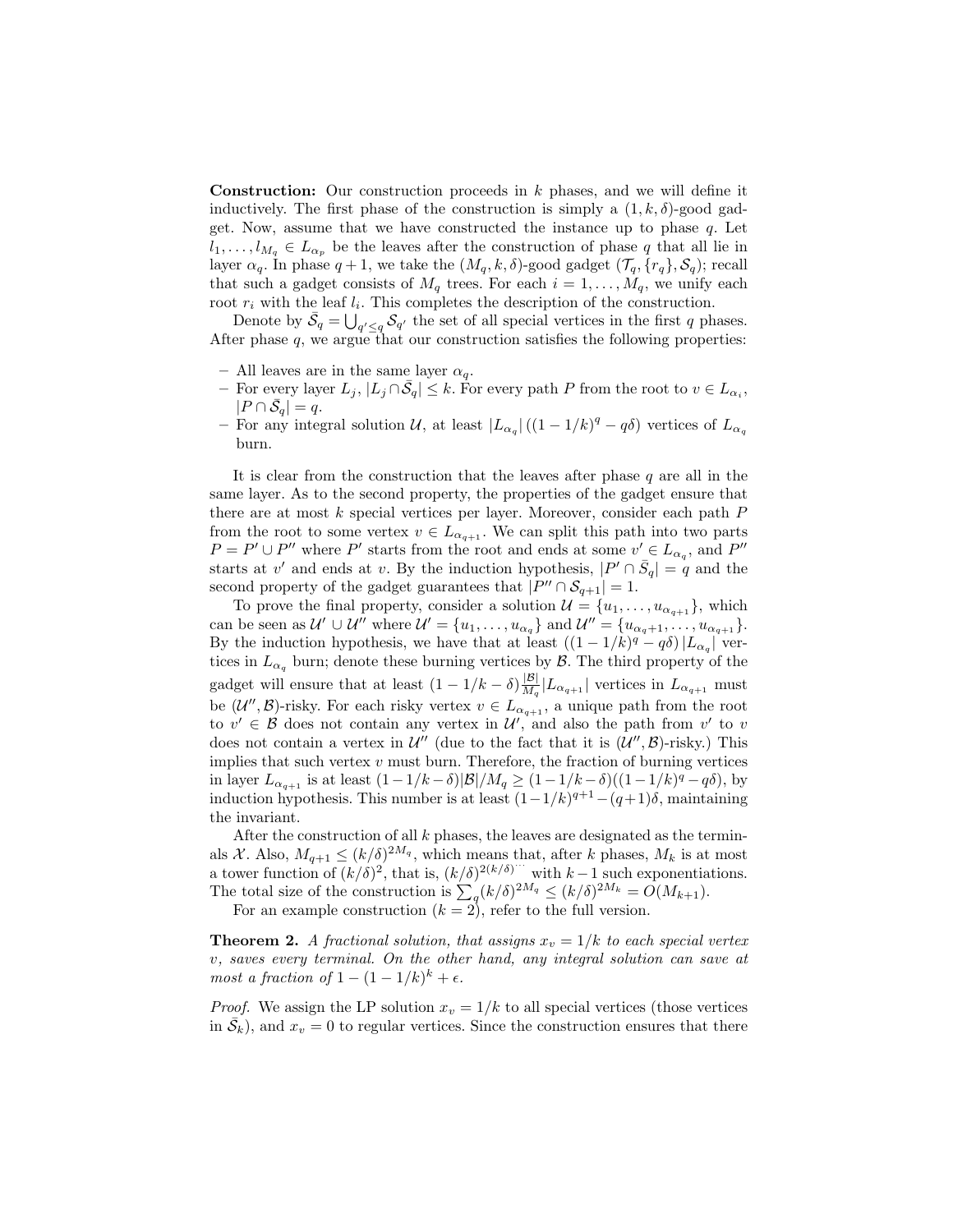are at most k special vertices per layer, we have  $\sum_{v \in L_j} x_v \leq 1$  for every layer  $L_j$ . Moreover, every terminal is fractionally saved: For any  $t \in \mathcal{X}$ , the path  $|\dot{P}_t \cap \bar{S}_k| = k$ , so we have  $\sum_{v \in P_t} x_v = 1$ .

For the integral solution analysis, set  $\delta = \epsilon/k$ . The proof follows immediately from the properties of the instance.

#### 3.1 Proof of Lemma 2

We now show that the  $(M, k, \delta)$ -good gadget exists for any value of  $M \in \mathbb{N}$ ,  $k \in \mathbb{N}, k \geq 2$  and  $\delta \in \mathbb{R}_{>0}$ . We first describe the construction and then show that it has the desired properties.

Construction: Throughout the construction, we use a structure which we call spider. A spider is a tree in which every node except the root has at most one child. If a node has no children (i. e. a leaf), we call it a foot of the spider. We call the paths from the root to each foot the legs of the spider.

Let  $D = \lfloor 4/\delta \rfloor$ . For each  $i = 1, ..., M$ , the tree  $T_i$  is constructed as follows. We have a spider rooted at  $r_i$  that contains  $kD^{i-1}$  legs. Its feet are in  $D^{i-1}$ consecutive layers, starting at layer  $\alpha_i = 1 + \sum_{j; each such layer has$ k feet. Denote by  $\mathcal{S}^{(i)}$  the feet of these spiders. Next, for each vertex  $v \in \mathcal{S}^{(i)}$ , we have a spider rooted at v, having  $D^{2M-i+1}$  feet, all of which belong to layer  $\alpha = 1 + \sum_{j \leq M} D^{j-1}$ . The set S is defined as  $\mathcal{S} = \bigcup_{i=1}^{M} \mathcal{S}^{(i)}$ . This concludes the construction. We will use the following observation:

**Observation 1.** For each root  $r_i$ , the number of leaves of  $T_i$  is  $kD^{2M}$ .

**Analysis:** We now prove that the above gadget is  $(M, k, \delta)$ -good. The construction ensures that all leaves are in the same layer  $L_{\alpha}$ .

The second property also follows obviously from the construction: For  $i \neq i'$ , we have that  $\mathcal{S}^{(i)} \cap \mathcal{S}^{(i')} = \emptyset$ , and that each layer contains exactly k vertices from  $\mathcal{S}^{(i)}$ . Moreover, any path from  $r_i$  to the leaf of  $T_i$  must go through a vertex in  $\mathcal{S}^{(i)}$ .

The third and final property is established by the following two lemmas.

**Lemma 3.** For any  $r_i \in \mathcal{B}$  and any subset of vertices  $\mathcal{U} = \{u_j\}_{j=1}^h$  such that  $u_j \in L_j$ , a fraction of at least  $(1 - 1/k - 2/D)$  of  $\mathcal{S}^{(i)}$  are  $(\mathcal{U}, \mathcal{B})$ -risky.

*Proof.* Notice that a vertex v is  $(\mathcal{U}, \mathcal{B})$ -risky if  $\mathcal{U}$  is not a vertex cut separating v from B. There are  $kD^{i-1}$  vertex-disjoint paths from  $r_i \in \mathcal{B}$  to vertices in  $\mathcal{S}^{(i)}$ . But the cut U induced on these paths contains at most  $\sum_{i' \leq i} D^{i'-1}$  vertices (because all vertices in  $S^{(i)}$  are contained in the first  $\sum_{i' \leq i} D^{i'-1} \leq D^{i-1} + 2D^{i-2}$  layers.) Therefore, at most  $(1/k + 2/D)$  fraction of vertices in  $\mathcal{S}^{(i)}$  can be disconnected by U, and those that are not cut remain  $(\mathcal{U}, \mathcal{B})$ -risky.

**Lemma 4.** Let  $v \in \mathcal{S}^{(i)}$  that is  $(\mathcal{U}, \mathcal{B})$ -risky. Then at least  $(1 - 2/D)$  fraction of descendants of v in  $L_{\alpha}$  must be  $(\mathcal{U}, \mathcal{B})$ -risky.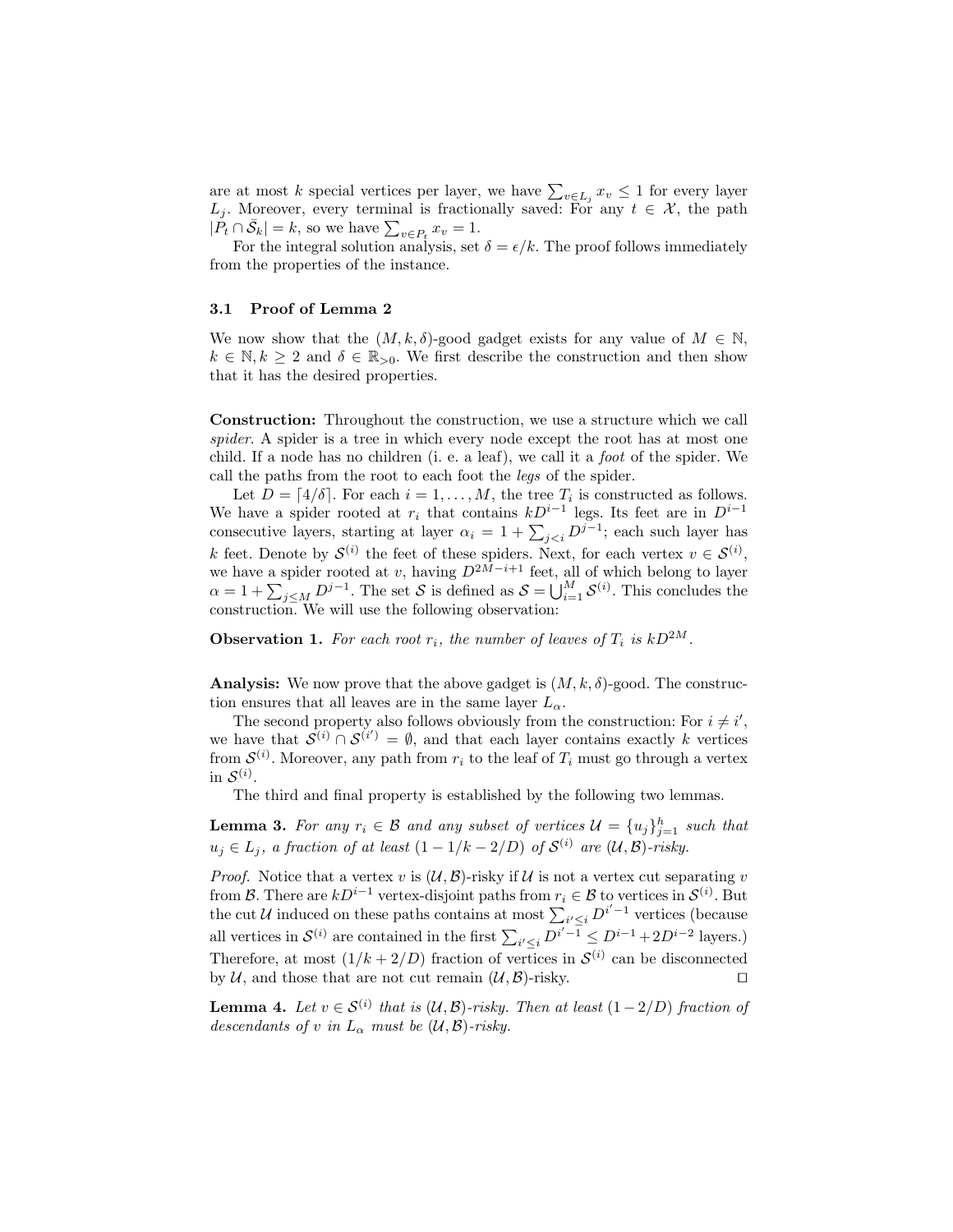*Proof.* Consider each  $v \in S^{(i)}$  that is  $(\mathcal{U}, \mathcal{B})$ -risky and a collection of leaves  $\mathcal{L}_v$ that are descendants of vertex v. Notice that a leaf  $u \in \mathcal{L}_v$  is  $(\mathcal{U}, \mathcal{B})$ -risky if removing  $U$  does not disconnect vertex  $v$  from  $u$ .

There are  $D^{2M-i+1} \ge D^{M+1}$  vertex disjoint paths connecting vertex v with leaves in  $\mathcal{L}_v$ , while the cut set U contains at most  $2D^M$  vertices. Therefore, removing U can disconnect at most  $2/D$  fraction of vertices in  $\mathcal{L}_v$  from  $v$ .  $\square$ 

Combining the above two lemmas, for each  $r_i \in \mathcal{B}$ , the fraction of leaves of  $T_i$  that are  $(\mathcal{U}, \mathcal{B})$ -risky are at least  $(1 - 1/k - 2/D)(1 - 2/D) \ge (1 - 1/k - 4/D)$ . Therefore, the total number of such leaves, over all trees in  $\mathcal{T}$ , are  $(1 - 1/k - 1)$ δ) $|B||L_α|/M$ .

We extend the construction to other settings in the full version.

Arbitrary number of firefighters: Let  $b \in \mathbb{N}$ . In the b-firefighter problem, at each time step, the firefighters may choose up to b vertices, and the fire spreads from the burning vertices to vertices that have not been chosen so far. The goal is to maximize the number of saved vertices. In this section, we show the following:

**Theorem 3.** For any integer  $b \in \mathbb{N}$  (independent of  $|V(G)|$ ), the integrality gap of the canonical LP can be arbitrarily close to  $(1 - 1/e)$ .

Proof. To prove this theorem, one only need to design a slightly different good gadget. That is, an  $(M, k, \delta)$ -good gadget is now a collection of trees  $\mathcal T$  with roots  $r_1, \ldots, r_M$  together with  $S \subseteq \bigcup V(T_i)$  that satisfy the following properties:

- All leaves of  $T_i$  are in the same layer  $L_h$ .
- For each layer  $L_j$ , we have  $|S ∩ L_j|$  ≤ kb. Moreover, for any tree  $T_i$  and a leaf  $v \in V(T_i)$ , the unique path from  $r_i$  to v must contain at least one vertex in  $S$ .
- For any subset  $\mathcal{B} \subseteq \{r_1, \ldots, r_M\}$  of roots and for any strategy  $\mathcal{U}$ , at least  $(1 - 1/k - \delta) \frac{|\mathcal{B}||L_h|}{M}$  vertices in  $L_h$  are  $(\mathcal{U}, \mathcal{B})$ -risky.

It is not hard to see that these gadgets can be used to construct the integrality gap in the same way as in the previous section. Details are omitted.  $\Box$ 

Bounded degrees: Iwakawa et al. showed a  $(1 - 1/e + \Omega(1/d))$  approximation algorithm for the instance that has degree at most  $d$ . We show an instance where this dependence on  $1/d$  is almost the best possible that can be obtained from this LP.

**Theorem 4.** For every  $d \geq 4$ , the integrality gap of (LP-1) on degree-d graphs is  $(1 - 1/e + O(1/\sqrt{d})).$ 

Proof. To prove this theorem, we construct a "bounded degree" analogue of our good gadgets. That is, the  $(M, k)$ -good gadget in this setting guarantees that

– All leaves of  $T_i$  are in the same layer  $L_h$ .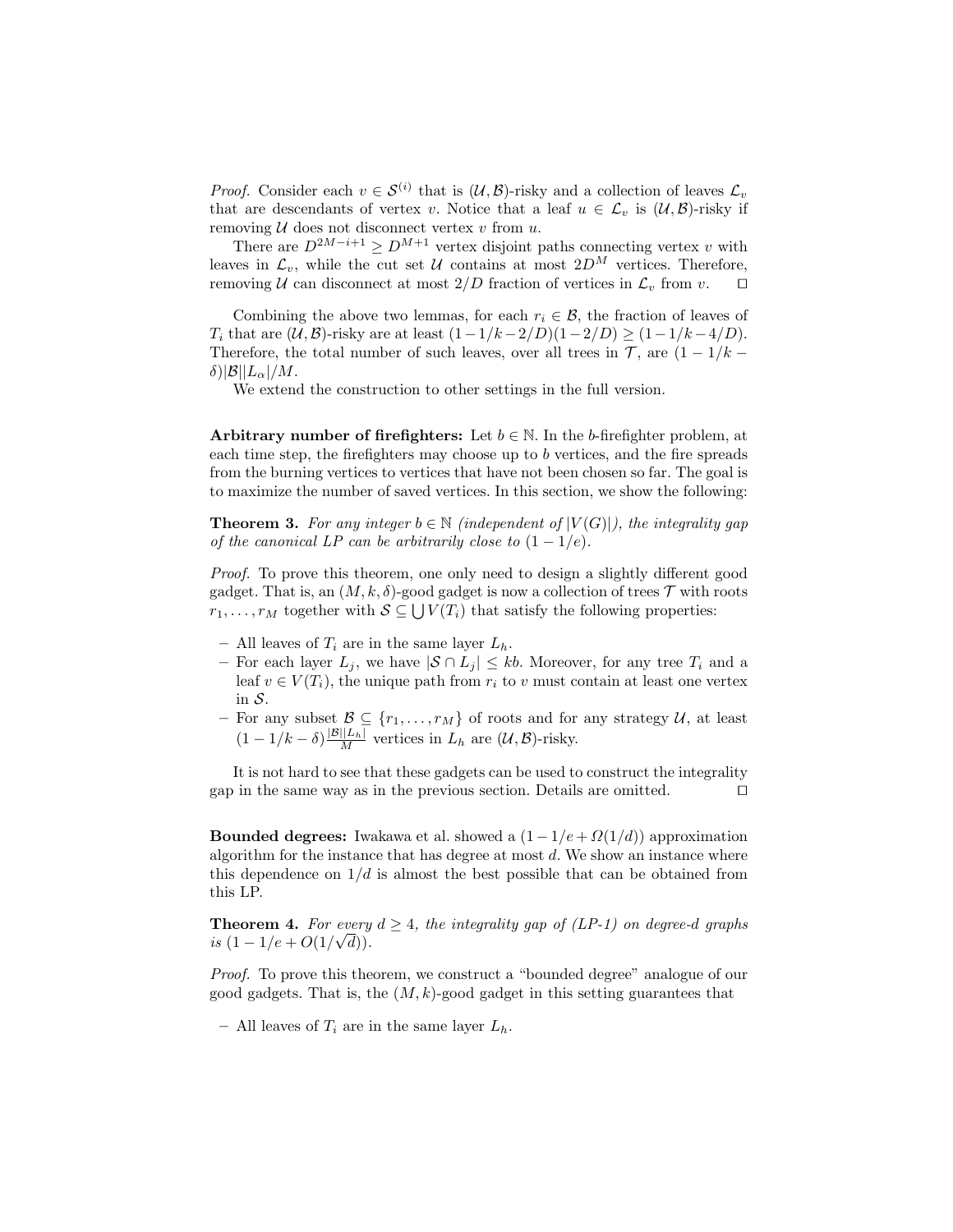- For each layer  $L_j$ , we have  $|S \cap L_j|$  ≤ k. For each tree  $T_i$ , for each leaf  $v \in V(T_i)$ , the unique path from  $r_i$  to v contains one vertex in S.
- For any subset  $\mathcal{B} \subseteq \{r_1, \ldots, r_M\}$ , for any strategy  $\mathcal{U}$ , at least  $(1 1/k \mathcal{U})$  $O(1/d))^{\frac{|\mathcal{B}||L_h|}{M}}$  vertices in  $L_h$  are  $(\mathcal{U}, \mathcal{B})$ -risky.

This gadget can be used to recursively construct the instance in k phases. The final instance guarantees the integrality gap of  $1 - (1 - 1/k)^k + O(k/d)$ . By setting  $k = \sqrt{d}$ , we get the integrality gap of  $(1-1/e+O(1/\sqrt{d}))$  as desired.<sup>7</sup> □

# 4 Hartke's Constraints

Due to the integrality gap result in the previous section, there is no hope to improve the best known algorithms via the canonical LP relaxation. Hartke [12] suggested adding the following constraints to narrow down the integrality gap of the LP.

 $\sum$  $u \in P_v \cup (T_v \cap L_j)$  $x_u \leq 1$  for each vertex  $v \in V(T)$  and layer  $L_j$  below the layer of v

We write the new LP with these constraints below:

$$
(LP')\n\max \sum_{v \in V} y_v
$$
\n
$$
\sum_{u \in P_v \cup (T_v \cap L_j)} x_u \le 1 \text{ for each layer } j \text{ below vertex } v
$$
\n
$$
y_v \le \sum_{u \in P_v} x_u \text{ for each } v \in V
$$
\n
$$
x_v, y_v \in [0, 1] \text{ for each } v
$$

**Proposition 2.** Given the values  $\{x_v\}_{v \in V(T)}$  that satisfy the first set of constraints, then the solution  $(x, y)$  defined by  $y_v = \sum_{u \in P_v} x_v$  is feasible for  $(LP')$ and at least as good as any other feasible  $(x, y')$ .

In this section, we study the power of this LP and provide three evidences that it may be stronger than (LP-1).

#### 4.1 New Properties of Extreme Points

In this section, we show that Finbow et al. tractable instances [11] admit a polynomial time exact algorithm via (LP') (in fact, any optimal extreme point for  $(LP')$  is integral.) In contrast, we show that  $(LP-1)$  contains an extreme point that is not integral.

We first present the following structural lemma.

<sup>&</sup>lt;sup>7</sup> By analyzing the Taylor's series expansion of  $1/e - (1 - 1/k)^k$ , we get the term  $\frac{1}{2ek} + O(1/k^2)$ .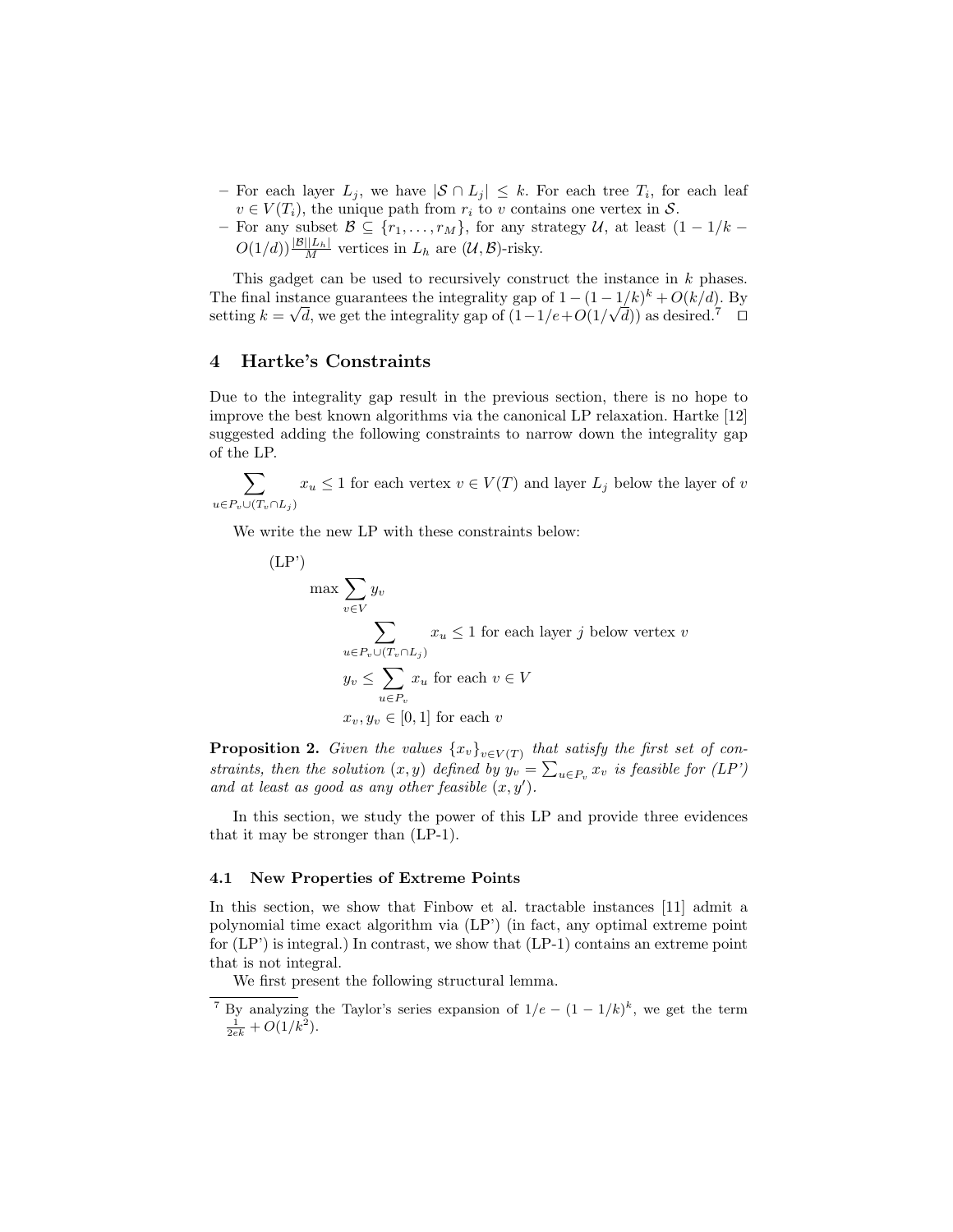**Lemma 5.** Let  $(\mathbf{x}, \mathbf{y})$  be an optimal extreme point for  $(LP')$  on instance T rooted at s. Suppose s has two children, denoted by a and b. Then  $x_a, x_b \in \{0, 1\}$ .

*Proof.* Suppose that  $x_a, x_b \in (0,1)$ . We will define two solutions  $(\mathbf{x}', \mathbf{y}')$  and  $(\mathbf{x}'', \mathbf{y}'')$  and derive that  $(\mathbf{x}, \mathbf{y})$  can be written as a convex combination of  $(\mathbf{x}', \mathbf{y}')$ and  $(\mathbf{x}'', \mathbf{y}'')$ , a contradiction.

First, we define  $(\mathbf{x}', \mathbf{y}')$  by setting  $x'_b = 1, x'_a = 0$ . For each vertex  $v \in T_b$ , we set  $x'_v = 0$ . For each vertex  $v \in T_a$ , we define  $x'_v = x_v/(1 - x_a)$ . We verify that  $x'$  is feasible for (LP'): For each  $v \in T_a$  and any layer  $L_j$  below  $v, \sum_{u \in P_v} x'_u +$ 

 $\sum_{u \in T_v \cap L_j} x'_u = \frac{(\sum_{u \in P_v} x_u) - x_a}{(1 - x_a)} + \frac{\sum_{u \in T_v \cap L_j} x_u}{(1 - x_a)} \le$  $\frac{\left(\sum_{u \in P_v \cup (T_v \cap L_j)} x_u\right) - x_a}{(1-x_a)} \le 1$  (the last inequality is due to the fact that  $x$  is feasible). The constraint is obviously satisfied for every  $v \in T_b$ . For the root node  $v = s$ , we have  $\sum_{u \in L_j} x'_u =$  $\frac{\left(\sum_{u \in (L_j \cap T_a)} x_u\right) - x_a}{(1 - x_a)} \leq 1.$ 

We define  $(\mathbf{x}'', \mathbf{y}'')$  analogously:  $x_0'' = 0, x_0'' = 1$ . For each vertex  $v \in T_a$ , we  $x'' = 0$  and for each  $v \in T_a$  we define  $x'' = x/(1-x)$ . It can be checked set  $x''_v = 0$ , and for each  $v \in T_b$ , we define  $x''_v = x_v/(1 - x_b)$ . It can be checked similarly that  $(\mathbf{x}'', \mathbf{y}'')$  is a feasible solution.

*Claim.* If **x** is an optimal extreme point, then  $x_a + x_b = 1$ .

*Proof.* Observe that, for each  $v \in T_b$ ,  $y'_v = 1$  and for each  $v \in T_a$ ,  $y'_v = \frac{y_v - x_a}{1 - x_a}$ . The objective value of **x'** is  $|T_b| + \sum_{v \in T_a} y'_v = |T_b| + \frac{1}{(1-x_a)} \sum_{v \in T_a} (y_v - x_a) =$  $|T_b| + \frac{\sum_{v \in T_a} y_v}{(1-x_a)} - \frac{x_a}{(1-x_a)}|T_a|$ . Similarly, the objective value of solution  $\mathbf{x}''$  is  $|T_a|$  +  $\frac{1}{(1-x_b)}\sum_{v\in T_b}(y_v-x_b)=|T_a|+\frac{\sum_{v\in T_b}y_v}{(1-x_b)}-\frac{x_b}{(1-x_b)}|T_b|.$ 

Consider the convex combination  $\frac{1-x_a}{(2-x_a-x_b)}\mathbf{x}' + \frac{1-x_b}{(2-x_a-x_b)}\mathbf{x}''$ . This solution is feasible and has the objective value of

$$
\frac{1}{(2 - x_a - x_b)} \cdot \left( (1 - x_a - x_b) \left( |T_a| + |T_b| \right) + \sum_{v \in V(T)} y_v \right)
$$

If  $x_a + x_b < 1$ , we apply the fact that  $|T_a| + |T_b| > \sum_{v \in V(T)} y_v$  to get the objective of strictly more than  $\sum_{v \in V(T)} y_v$ , contradicting the fact that  $(\mathbf{x}, \mathbf{y})$  is optimal.  $\Box$ 

Finally, we define the convex combination by  $z = (1 - x_a)x' + x_a x''$ . It can be verified easily that  $z_v = x_v$  for every  $v \in V(T)$ .

Finbow et al. Instances: In this instance, the tree has degree at most 3 and the root has degree 2. Finbow et al. [11] showed that this is polynomial time solvable.

**Theorem 5.** Let  $(T, s)$  be an input instance where T has degree at most 3 and s has degree two. Let  $(x, y)$  be a feasible fractional solution for  $(LP')$ . Then there is a polynomial time algorithm that saves at least  $\sum_{v \in V(T)} y_v$  vertices.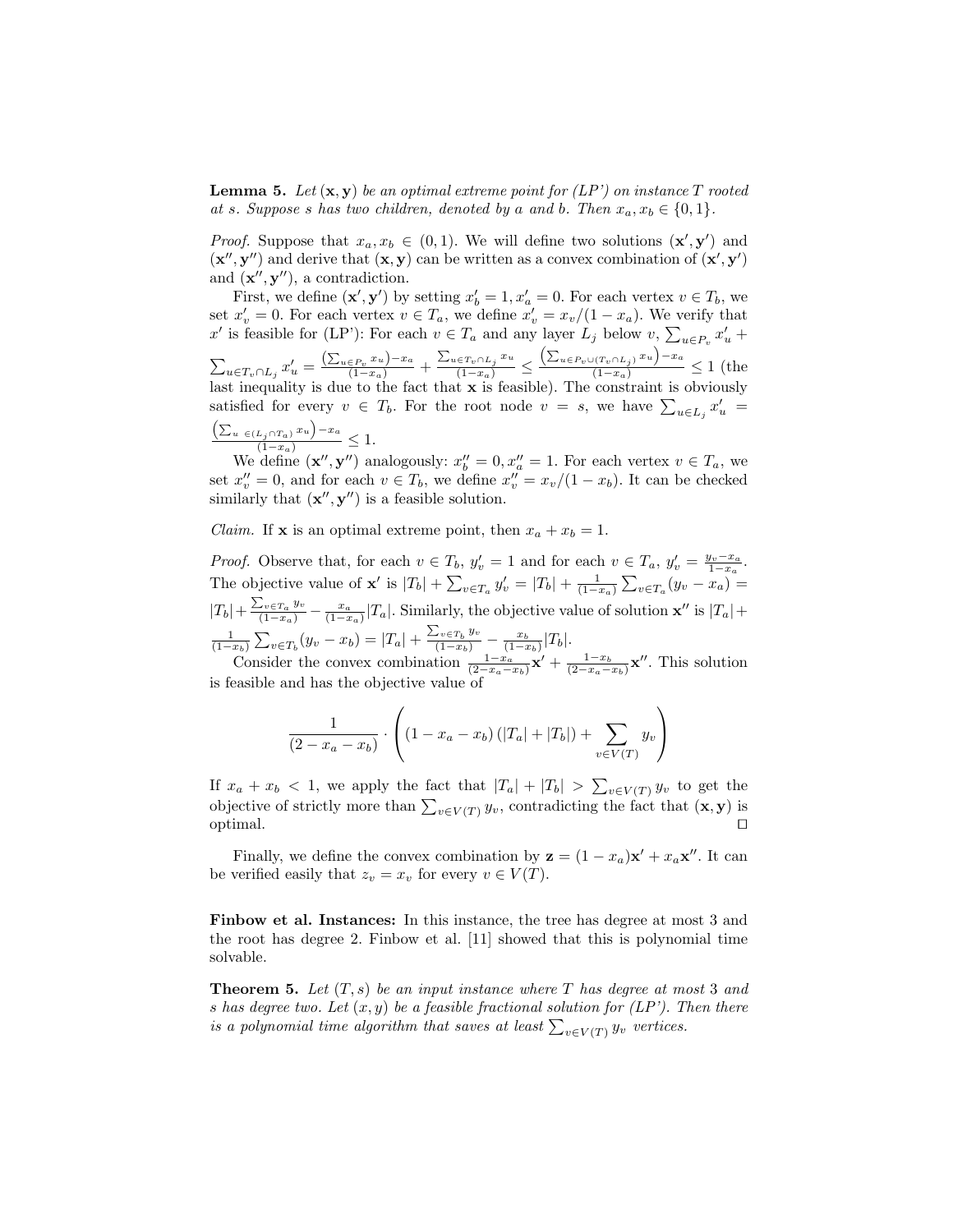Proof. We prove this by induction on the number of nodes in the tree that, for any tree  $(T', s')$  that is a Finbow et al. instance, for any fractional solution  $(x, y)$  for (LP'), there is an integral solution  $(x', y')$  such that  $\sum_{v \in T' \setminus \{s'\}} y'_v =$  $\sum_{v \in T' \setminus \{s'\}} y_v$ . Let a and b be the children of the root s. From Lemma 5, assume w.l.o.g. that  $x_a = 1$ , so we have  $\sum_{v \in T_a} y_v = |T_a|$ . By the induction hypothesis, there is an integral solution  $(x', y')$  for the subtree  $T_b$  such that  $\sum_{v \in T_b} y'_v = \sum_{v \in T_b} y'_v = \sum_{v \in T_b} y_v$ . The solution  $(x', y')$  can be extended to the instance  $v \in T_b \setminus \{b\}$   $y'_v = \sum_{v \in T_b} y_v$ . The solution  $(x', y')$  can be extended to the instance T by defining  $x'_a = 1$ . This solution has the objective value of  $|T_a| + \sum_{v \in T_b} y'_b =$  $|T_a| + \sum_{v \in T_b} y_b$ , completing the proof.

Bad instance for (LP-1): We show in Fig. 1 a Finbow et al. instance as well as a solution for (LP-1) that is optimal and an extreme point, but not integral.



**Figure 1.** Instance with a non-integral extreme point for (LP-1). Gray vertices:  $x_v$  = 1/2; otherwise:  $x_v = 0$ .

*Claim.* The solution  $(x, y)$  represented in Fig. 1, with y defined according to Proposition 2, is an extreme point of this instance for (LP-1).

*Proof.* Suppose (for contradiction) that  $(x, y)$  is not an extreme point. Then, there are distinct solutions  $(x', y')$ ,  $(x'', y'')$  and  $\alpha \in (0, 1)$  such that  $(x, y)$  $\alpha(x', y') + (1 - \alpha)(x'', y'')$ . Since  $y_c = 1$  and  $y'_c, y''_c \le 1$ , then  $y'_c = y''_c = 1$ , and likewise,  $y'_d = y''_d = 1$ . Combining that  $x'_a + x'_c = y'_c = 1$  with  $x'_a + x'_d = y'_d = 1$ and  $x'_c + x'_d \leq 1$ , we conclude that  $x'_a \geq 1/2$ . Similarly, we get that  $x''_a \geq 1/2$ , which implies that  $x'_a = x''_a = 1/2$ .

Similar reasoning using that  $x'_a + x'_b \le 1$  allows us to conclude that  $x'_b = x''_b = 1$  $1/2$ , and thus,  $(x', y') = (x'', y'') = (x, y)$ , which contradicts our assumption.  $\Box$ 

#### 4.2 Rounding 1/2-integral Solutions

We say that the LP solution  $(x, y)$  is  $(1/k)$ -integral if, for each v, we have  $x_v =$  $r_v/k$  for some integer  $r_v \in \{0, \ldots, k\}$ . By standard LP theory, one can assume that the LP solution is  $(1/k)$ -integral for some polynomially large integer k.

In this section, we consider the case when  $k = 2$  (1/2-integral LP solutions). From Theorem 2, (LP-1) is not strong enough to obtain a  $3/4+\epsilon$  approximation algorithm, for any  $\epsilon > 0$ . Here, we show a 5/6 approximation algorithm based on rounding (LP').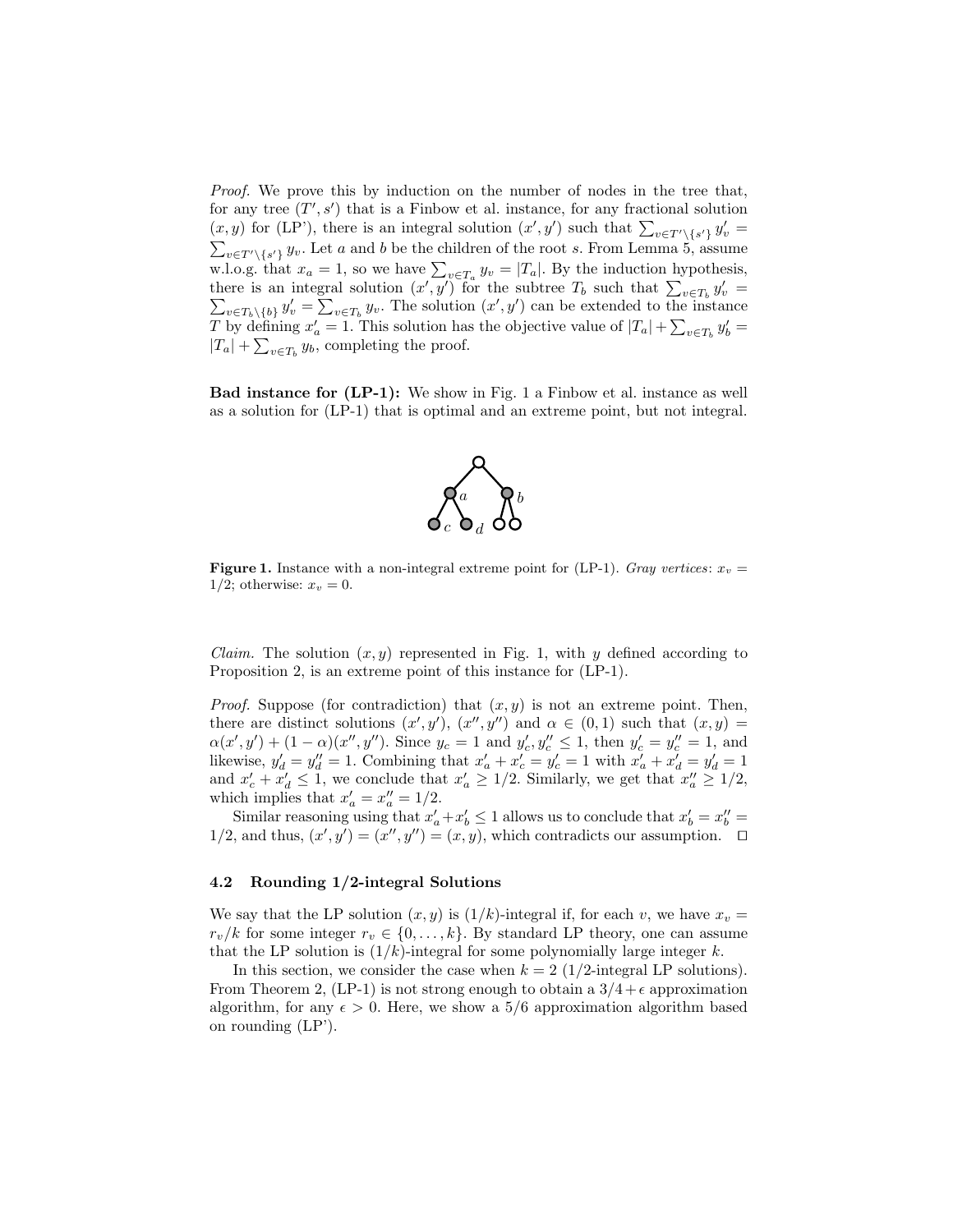**Theorem 6.** Given a solution  $(x, y)$  for  $(LP')$  that is 1/2-integral, there is a polynomial time algorithm that produces a solution of cost  $5/6\, \sum_{v\in V(T)} y_v.$ 

We believe that the extreme points in some interesting special cases will be 1/2-integral.

**Algorithm's Description:** Initially,  $\mathcal{U} = \emptyset$ . Our algorithm considers the layers  $L_1, \ldots, L_n$  in this order. When the algorithm looks at layer  $L_j$ , it picks a vertex  $u_j$  and adds it to U, as follows. Consider  $A_j \subseteq L_j$ , where  $A_j = \{v \in L_j : x_v > 0\}.$ Let  $A'_j \subseteq A_j$  contain vertices v such that there is no ancestor of v that belongs to  $A_{j'}$  for some  $j' < j$ , and  $A''_j = A_j \setminus A'_j$ , i.e. for each  $v \in A''_j$ , there is another vertex  $u \in A_{j'}$  for some  $j' < j$  such that u is an ancestor of v. We choose the vertex  $u_i$  based on the following rules:

- If there is only one  $v \in A_i$ , such that v is not saved by U so far, choose  $u_i = v.$
- Otherwise, if  $|A'_j| = 2$ , pick  $u_j$  at random from  $A'_j$  with uniform probability. Similarly, if  $|A''_j| = 2$ , pick  $u_j$  at random from  $A''_j$ .
- Otherwise, we have the case  $|A'_j| = |A''_j| = 1$ . In this case, we pick vertex  $u_j$ from  $A'_j$  with probability 1/3; otherwise, we take from  $A''_j$ .

**Analysis:** Below, we argue that each vertex  $v \in V(T)$ :  $x_v > 0$  is saved with probability at least  $(5/6)y_v$ . It is clear that this implies the theorem: Consider a vertex  $v'$ :  $x_{v'} = 0$ . If  $y_{v'} = 0$ , we are immediately done. Otherwise, consider the bottommost ancestor v of v' such that  $x_v > 0$ . Since  $y_v = y_{v'}$ , the probability that v' is saved is the same as that of v, which is at least  $(5/6)y_v$ .

We analyze a number of cases. Consider a layer  $L_j$  such that  $|A_j| = 1$ . Such a vertex  $v \in A_j$  is saved with probability 1.

Next, consider a layer  $L_j$  such that  $|A'_j| = 2$ . Each vertex  $v \in A'_j$  is saved with probability  $1/2$  and  $y_v = 1/2$ . So, in this case, the probability of saving v is more than  $(5/6)y_v$ .

**Lemma 6.** Let  $L_j$  be the layer such that  $|A'_j| = |A''_j| = 1$ . Then the vertex  $u \in A'_{j}$  is saved with probability  $2/3 \geq (5/6)y_{u}^{j}$  and vertex  $v \in A''_{j}$  is saved with probability 5/6.

*Proof.* Let  $v' \in A_{j'}$  be the ancestor of v in some layer above  $A_j$ . The fact that  $v$  has not been saved means that  $v'$  is not picked by the algorithm, when it processed  $A_{j'}$ .

We prove the lemma by induction on the value of  $j$ . For the base case, let  $L_j$  be the first layer such that  $|A'_j| = |A''_j| = 1$ . This means that the layer  $L_{j'}$ must have  $|A'_{j'}| = 2$ , and therefore the probability of v' being saved is at least  $1/2$ . Vertex u is not saved only if both v' and u are not picked, and this happens with probability  $1/2 \cdot 2/3 = 1/3$ . Hence, vertex u is saved with probability  $2/3$ as desired. Consider now the base case for vertex  $v$ , which is not saved only if  $v'$ is not saved and u is picked by the algorithm among  $\{u, v\}$ . This happens with probability  $1/2 \cdot 1/3 = 1/6$ , thus completing the proof of the base case.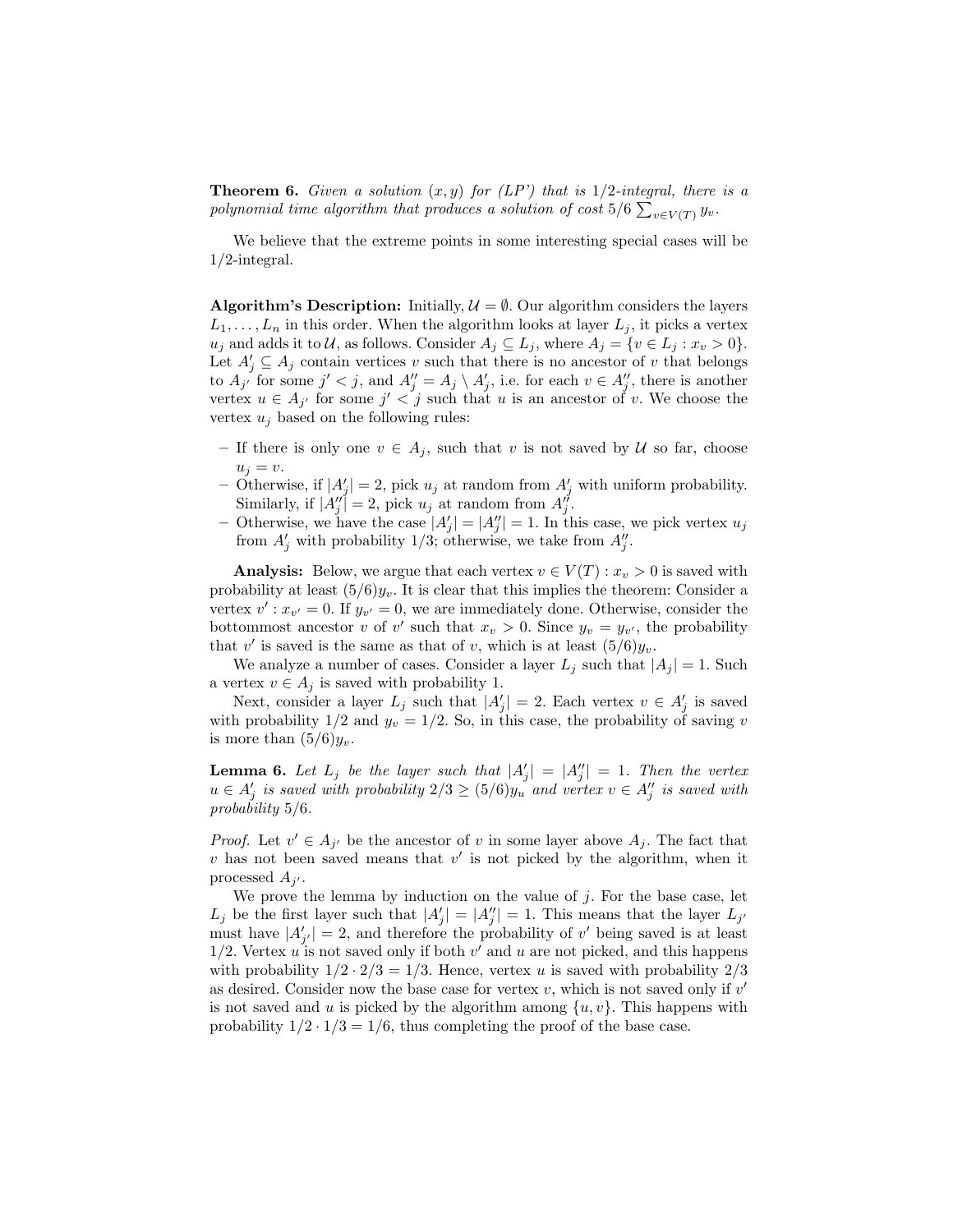For the purpose of induction, we now assume that, for each layer  $L_i$  above  $L_j$  such that  $|A'_i| = |A''_i| = 1$ , the probability that the algorithm saves the vertex in  $A_i'$  is at least 2/3. Since the vertex u is not saved only if v' is not saved, this probability is either  $1/2$  or  $1/3$  depending on the layer to which  $v'$  belongs. If it is 1/3, we are done; otherwise, the probability is at most  $1/2 \cdot 2/3 = 1/3$ . Now consider vertex  $v$ , which is not saved only if  $v'$  is not saved and  $u$  is picked at  $L_i$ . This happens with probability at most  $1/2 \cdot 1/3 = 1/6$ .

**Lemma 7.** Let  $L_j$  be a layer such that  $A''_j = \{u, v\}$  (containing two vertices). Then each such vertex is saved with probability at least 5/6.

*Proof.* Let u' and v' be the ancestors of u and v in some sets  $A'_i$  and  $A'_k$  above the layer  $L_j$ . There are the two possibilities: either both u' and v' are in layers with  $|A'_i| = |A'_k| = 2$  (maybe  $i = k$ ); or u' is in the layer with  $|A'_i| = |A''_i| = 1$ . We remark that  $u' \neq v'$ : otherwise, the LP constraint for v' and  $L_j$  would not be satisfied.

For  $u$  or  $v$  to be unsaved, we need that both  $u'$  and  $v'$  are not saved by the algorithm. Otherwise, if, say,  $u'$  is saved,  $u$  is also saved, and the algorithm would have picked v.

 $P[u \text{ is not saved}] = P[u \text{ not picked} \wedge u' \text{ is not saved} \wedge v' \text{ is not saved}]$  $= P[u \text{ not picked}] \cdot P[u' \text{ is not saved} \wedge v' \text{ is not saved}]$  $=\frac{1}{2}$  $\frac{1}{2} \cdot \frac{1}{4}$  $\frac{1}{4} = \frac{1}{8}$ 8  $P[u \text{ is saved}] = \frac{7}{8} \ge \frac{5}{6}$ 6

It must be that  $P[u'$  burns  $\land v'$  burns]  $\leq 1/4$ , since either u' and v' are in different layers or they are in the same layer. If they are in different layers, picking each of them is independent, and the probability of neither being saved is at most 1/4. If they are in the same layer, one of them is necessarily picked, which implies that the probability of neither being saved is 0. In any case, the probability is at most 1/4.

In the second case, at least one of the vertices  $u'$ ,  $v'$  is in a layer with one 2-special vertex. W. l. o. g. let  $u'$  be in such a layer. By Lemma 6, we know that the probability that  $u'$  is not saved is at most  $1/3$ . Therefore,

$$
P[u \text{ burns}] = P[u \text{ not picked} \land u' \text{ burns} \land v' \text{ burns}]
$$
  
=  $P[u \text{ not picked}] \cdot P[u' \text{ burns} \land v' \text{ burns}]$   
 $\leq P[u \text{ not picked}] \cdot P[u' \text{ burns}]$   
 $\leq \frac{1}{2} \cdot \frac{1}{3} = \frac{1}{6}$   
 $P[u \text{ is saved}] \geq \frac{5}{6}$ 

The proof for both cases works analogously for  $v$ .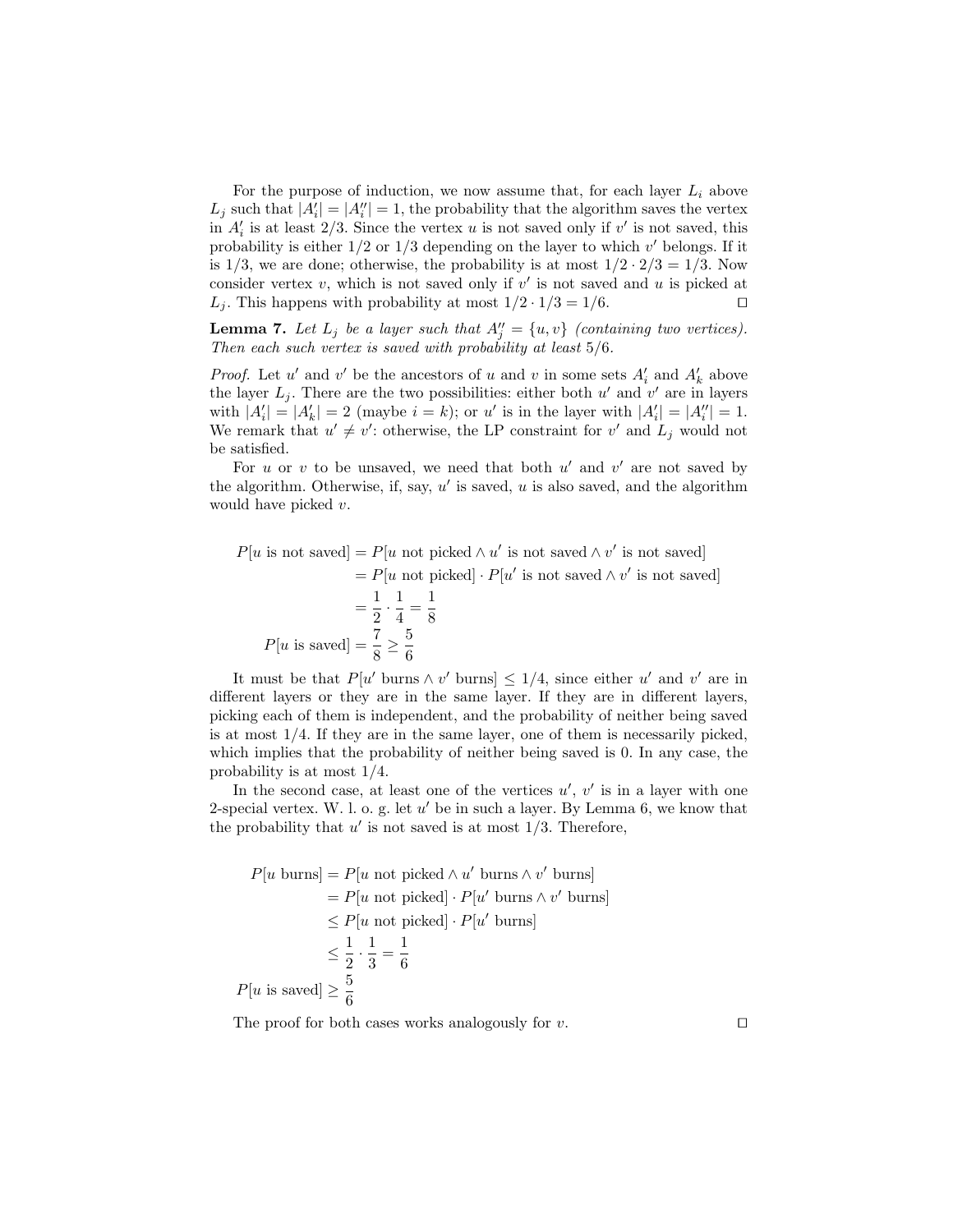#### 4.3 Ruling Out the Gap Instances in Section 3

In this section, we show that the integrality gap instances for (LP-1) presented in the previous section admit a better than  $(1 - 1/e)$  approximation via (LP'). To this end, we introduce the concept of well-separable LP solutions and show an improved rounding algorithm for solutions in this class.

Let  $\eta \in (0,1)$ . Given an LP solution  $(x, y)$  for (LP-1) or (LP'), we say that a vertex v is  $\eta$ -light if  $\sum_{u \in P_v \setminus \{v\}} x_u < \eta$ ; if a vertex v is not  $\eta$ -light, we say that it is  $\eta$ -heavy. A fractional solution is said to be  $\eta$ -separable if for each layer j, either all vertices in  $L_i$  are  $\eta$ -light, or they are all  $\eta$ -heavy. For an  $\eta$ -separable LP solution  $(x, y)$ , each layer  $L_i$  is either an  $\eta$ -light layer that contains only  $\eta$ -light vertices, or  $\eta$ -heavy layer that contains only  $\eta$ -heavy vertices.

Observation 2. The LP solution presented in Sect. 3 is η-separable for all values of  $\eta \in \{1/k, 2/k, ..., 1\}$ .

**Theorem 7.** If the LP solution  $(x, y)$  is *η*-separable for some *η*, then there is an efficient algorithm that produces an integral solution of cost  $(1 - 1/e +$  $f(\eta)$ ) $\sum_{v} y_v$ , where  $f(\eta)$  is some function depending only on  $\eta$ .

**Algorithm:** Let T be an input tree, and  $(x, y)$  be a solution for  $(LP')$  on T that is *η*-separable for some constant  $\eta \in (0,1)$ . Our algorithm proceeds in two phases. In the first phase, it performs randomized rounding independently for each  $\eta$ -light layer. Denote by  $V_1$  the (random) collection of vertices selected in this phase. Then, in the second phase, our algorithm performs randomized rounding conditioned on the solutions in the first phase. In particular, when we process each  $\eta$ -heavy layer  $L_j$ , let  $\tilde{L}_j$  be the collection of vertices that have not yet been saved by  $V_1$ . We sample one vertex  $v \in \tilde{L}_j$  from the distribution  $\left\{\frac{x_v}{x(\tilde{L}_j)}\right\}$ o . Let  $V_2$  be the set of vertices chosen from the second phase. This completes the description of our algorithm.

For notational simplification, we present the proof when  $\eta = 1/2$ . It will be relatively obvious that the proof can be generalized to work for any  $\eta$ . Now we argue that each terminal  $t \in \mathcal{X}$  is saved with probability at least  $(1-1/e+\delta)y_t$  for some universal constant  $\delta > 0$  that depends only on  $\eta$ . We will need the following simple observation that follows directly by standard probabilistic analysis.

**Proposition 3.** For each vertex  $v \in V(T)$ , the probability that v is not saved is at most  $\prod_{u \in P_v} (1 - x_u) \ge 1 - e^{-y_v}.$ 

We start by analyzing two easy cases.

**Lemma 8.** Consider  $t \in \mathcal{X}$ . If  $y_t < 0.9$  or there is some ancestor  $v \in P_t$  such that  $x_v > 0.2$ , then the probability that v is saved by the algorithm is at least  $(1 - 1/e + \delta)y_t$ .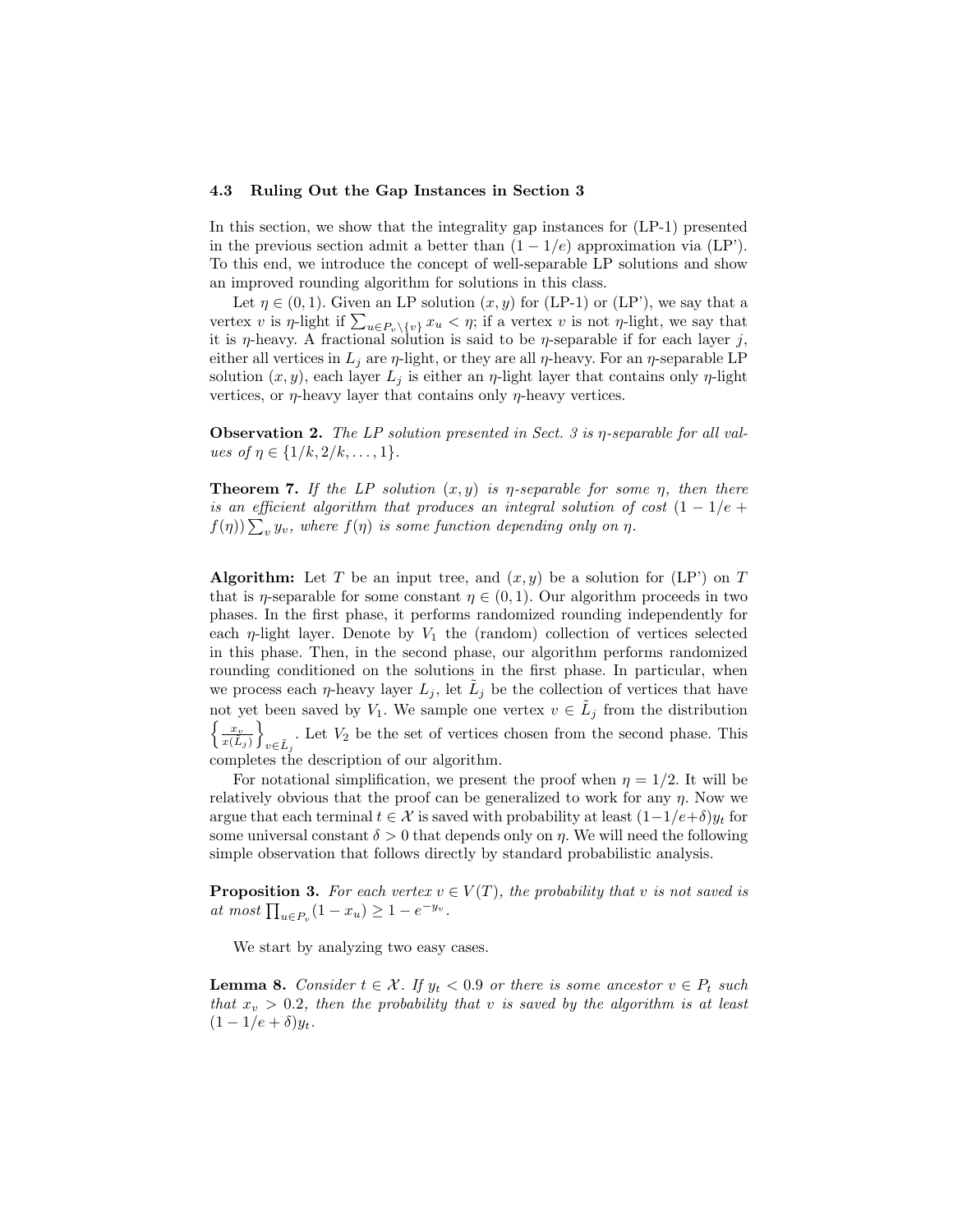*Proof.* First, let us consider the case where  $y_t < 0.9$ . The probability of t being saved is at least  $1 - e^{-y_v}$ , according to the straightforward analysis. If  $y_t < 0.9$ , we have  $1 - e^{-y_t}/y_t > 1.04(1 - 1/e)y_t$  as desired.

Consider now the second case when  $x_v > 0.2$  for some ancestor  $v \in P_t$ . The bound used typically in the analysis is only tight when the values are all small, and, therefore, we get an advantage when one of the values is relatively big. In particular,

$$
\begin{aligned} \Pr\left[t \text{ is saved}\right] &\ge 1 - \prod_{u \in P_t} (1 - x_u) \\ &\ge 1 - (1 - x_v)e^{-(y_t - x_v)} \\ &\ge 1 - (1 - 0.2)e^{-(y_t - 0.2)} \\ &\ge 1.01(1 - 1/e)y_v \end{aligned}
$$

 $\Box$ 

From now on, we only consider those terminals  $t \in \mathcal{X}$  such that  $y_t \geq 0.9$  and  $x_v < 0.2$ , for every  $v \in P_t$ . We remark here that if the value of  $\eta$  is not 1/2, we can easily pick other suitable thresholds instead of 0.9 and 0.2.

For each vertex  $v \in V$ , let  $\mathcal{X}_1 \subseteq \mathcal{X}$  be the set of terminals that are saved by V<sub>1</sub>, i.e. a vertex  $t \in \mathcal{X}_1$  if and only if t is a descendant of some vertex in V<sub>1</sub>. Let  $\mathcal{X}_2 \subseteq \mathcal{X} \setminus \mathcal{X}_1$  contain the set of terminals that are not saved by the first phase, but are saved by the second phase, i.e.  $t \in \mathcal{X}_2$  if and only if t has some ancestor in  $V_2$ .

$$
\mathbf{Pr}_{V_1,V_2}[t \notin \mathcal{X}_1 \cup \mathcal{X}_2] = \mathbf{Pr}_{V_1,V_2}[t \notin \mathcal{X}_1] \mathbf{Pr}_{V_1,V_2}[t \notin \mathcal{X}_2 : t \notin \mathcal{X}_1]
$$

For any terminal t, let  $S_t'$  and  $S_t''$  be the sets of ancestors of t that are  $\eta$ light and  $\eta$ -heavy respectively, i.e. ancestors in  $\mathcal{S}'_t$  and  $\mathcal{S}''_t$  are considered by the algorithm in Phase 1 and 2 respectively. By Proposition 3, we can upper bound the first term by  $e^{-x(S_t')}$ . In the rest of this section, we show that the second term is upper bounded by  $e^{-x(S_t'')}c$  for some  $c < 1$ , and therefore  $\mathbf{Pr}\left[t \notin \mathcal{X}_1 \cup \mathcal{X}_2\right] \leq$  $ce^{-x(S'_t)-x(S''_t)} \leq ce^{-y_t}$ , as desired.

The following lemma is the main technical tool we need in the analysis. We remark that this lemma is the main difference between (LP') and (LP-2).

**Lemma 9.** Let  $t \in \mathcal{X}$  and  $L_j$  be a layer containing some  $\eta$ -heavy ancestor of  $t$ . Then

$$
\mathbb{E}_{V_1}[x(\tilde{L}_j) \mid t \notin \mathcal{X}_1] \le \alpha
$$
  
for  $\alpha = \frac{1}{2} + (1 - e^{-1/2}) \le 0.9$ 

Intuitively, this lemma says that any terminal that is still not saved by the result of the first phase will have a relatively "sparse" layer above it. We defer the proof of this lemma to the next subsection. Now we proceed to complete the analysis.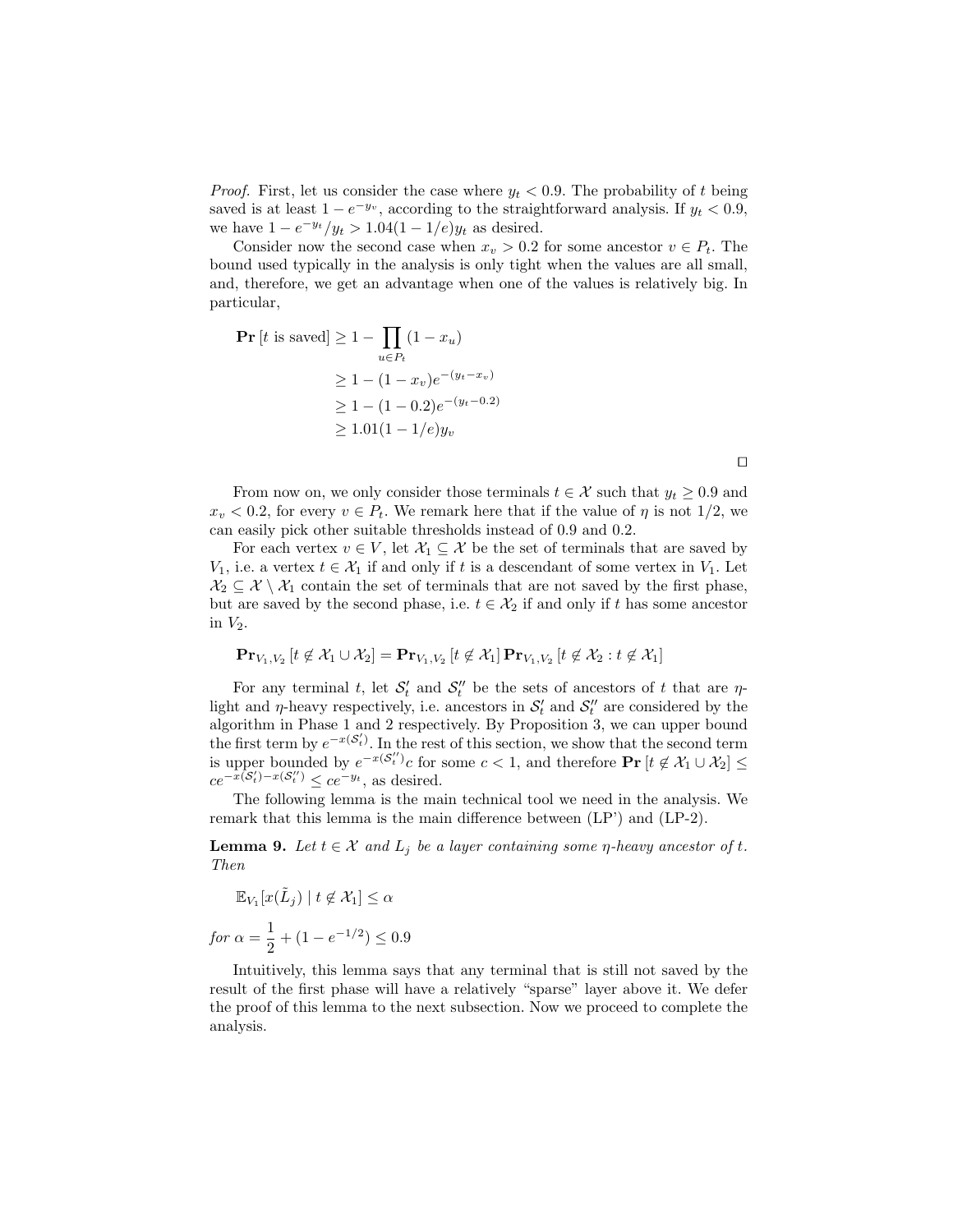For each vertex v, denote by  $\ell(v)$  the layer to which vertex v belongs.  $\sum_{v \in S''_t} x_v x(\tilde{L}_{\ell(v)}) \leq Cx(S''_t)$  (we will choose the value of  $C \in (\alpha, 1)$  later). Let For a fixed choice of  $V_1$ , we say that terminal t is partially protected by  $V_1$  if  $\mathcal{X}' \subseteq \mathcal{X} \setminus \mathcal{X}_1$  denote the subset of terminals that are partially protected by  $V_1$ .

*Claim.* For any  $t \in \mathcal{X}$ ,  $\mathbf{Pr}_{V_1} [t \in \mathcal{X}' | t \notin \mathcal{X}_1] \geq 1 - \alpha/C$ .

Proof. By linearity of expectation and Lemma 9,

$$
\mathbf{E}_{V_1}\left[\sum_{v \in \mathcal{S}_t''} x_v x(\tilde{L}_{\ell(v)}) \mid t \notin \mathcal{X}_1\right] = \sum_{v \in \mathcal{S}_t''} x_v \mathbf{E}_{V_1}\left[x(\tilde{L}_{\ell(v)}) \mid t \notin \mathcal{X}_1\right] \leq \alpha x(\mathcal{S}_t'')
$$

Using Markov's inequality,

$$
\begin{aligned} \mathbf{Pr}_{V_1} \left[ \sum_{v \in S_t''} x_v x(\tilde{L}_{\ell(v)}) \leq Cx(S_t'') \mid t \notin \mathcal{X}_1 \right] \\ &= 1 - \mathbf{Pr} \left[ \sum_{v \in S_t''} x_v x(\tilde{L}_{\ell(v)}) > Cx(S_t'') \mid t \notin \mathcal{X}_1 \right] \\ &\geq 1 - \frac{\alpha x(S_t'')}{Cx(S_t'')} \\ &= 1 - \frac{\alpha}{C} \end{aligned}
$$

We can now rewrite the probability of a terminal  $t \in \mathcal{X}$  not being saved by the solution after the second phase.

$$
\begin{aligned} &\mathbf{Pr}_{V_1,V_2}\left[t \notin \mathcal{X}_2 \mid t \notin \mathcal{X}_1\right] \\ &= \mathbf{Pr}\left[t \in \mathcal{X}' \mid t \notin \mathcal{X}_1\right] \mathbf{Pr}\left[t \notin \mathcal{X}_2 \mid t \in \mathcal{X}'\right] + \mathbf{Pr}\left[t \notin \mathcal{X}' \mid t \notin \mathcal{X}_1\right] \mathbf{Pr}\left[t \notin \mathcal{X}_2 \mid t \notin \mathcal{X}'\right] \\ &\leq (1 - \alpha/C)\mathbf{Pr}_{V_1,V_2}\left[t \notin \mathcal{X}_2 \mid t \in \mathcal{X}'\right] + \frac{\alpha}{C} \cdot e^{-x(S_t'')} \end{aligned}
$$

 $\Box$ 

The last inequality holds because  $Pr_{V_1,V_2}[t \notin X_2 \mid t \notin X']$  is at most  $e^{-x(S_t'')}$ from Proposition 3.

It remains to provide a better upper bound for  $\Pr[t \notin X_2 | t \in X']$ . Consider a vertex  $v \in \mathcal{S}'_t$  that is involved in the second phase rounding. We say that vertex v is good for t and  $V_1$  if  $x(\tilde{L}_{\ell(v)}) \leq C'$  (we will choose the value  $C' \in (C, 1)$  later.) Denote by  $S_t^{\text{good}} \subseteq S_t''$  the set of good ancestors of t. The following claim ensures that good ancestors have large LP-weight in total.

*Claim.* For any node 
$$
t \in \mathcal{X}'
$$
,  $x(\mathcal{S}_t^{\text{good}}) = \sum_{v \in \mathcal{S}_t^{\text{good}}} x_v \geq (1 - C/C')x(\mathcal{S}_t'')$ .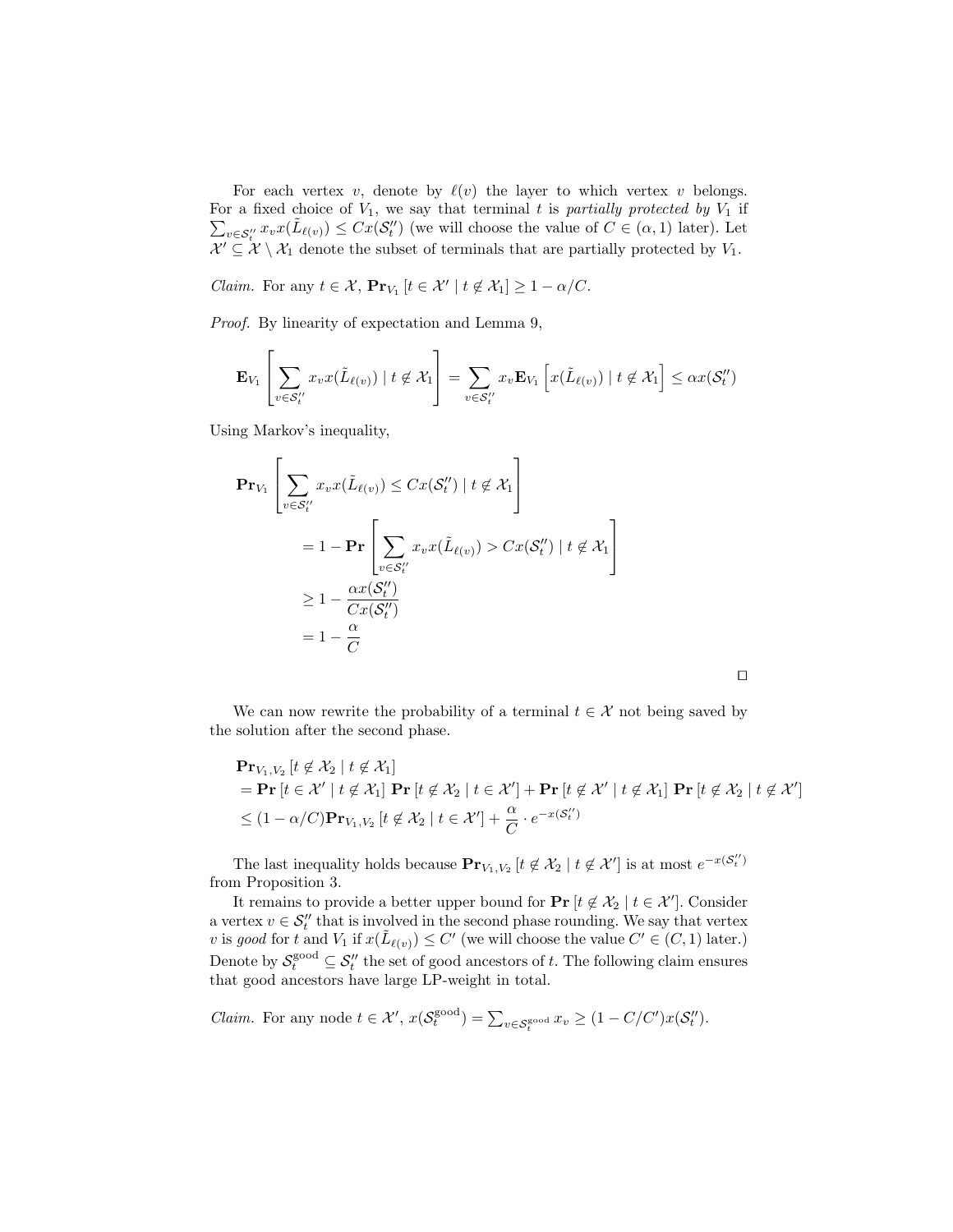Proof. Suppose (for contradiction) that the fraction of good layers was less than  $1 - C/C'$ . This means that  $x(S_t' \setminus S_t^{\text{good}}) \geq C/C'$ . For each such  $v \in S_t'' \setminus S_t^{\text{good}}$ , we have  $x(\tilde{L}(v)) > C'$ . Then,  $\sum_{v \in S''_t} x_v x(\tilde{L}_{\ell(v)}) > \sum_{v \in S''_t \setminus S_t^{\text{good}}} x_v C' \geq C$ . This contradicts the assumption that t is partially protected, and concludes our proof.  $\Box$ 

Now the following lemma follows.

Lemma 10.  $Pr_{V_1,V_2}\left[t\not\in \mathcal{X}_2 \mid t \in \mathcal{X}'\right] \leq e^{-x(\mathcal{S}_t'')}e^{-\left(1-\frac{C}{C'}\right)x(\mathcal{S}_t'')\left(\frac{1}{C'}-1\right)}$ 

Proof.

$$
\begin{split}\n\mathbf{Pr}_{V_1,V_2} \left[ t \notin \mathcal{X}_2 \mid t \in \mathcal{X}' \right] &= \sum_{V_1': t \in \mathcal{X}'} \mathbf{Pr}_{V_1} \left[ V_1 = V_1' \right] \mathbf{Pr}_{V_2} \left[ t \notin \mathcal{X}_2 \mid V_1 = V_1' \right] \\
&\leq \sum_{V_1': t \in \mathcal{X}'} \mathbf{Pr}_{V_1} \left[ V_1 = V_1' \right] \prod_{\text{bad } v \in \mathcal{S}_t''} \left( 1 - x_v \right) \prod_{\text{good } v \in \mathcal{S}_t''} \left( 1 - \frac{x_v}{C'} \right) \\
&\leq \sum_{V_1': t \in \mathcal{X}'} \mathbf{Pr}_{V_1} \left[ V_1 = V_1' \right] \prod_{\text{bad } v \in \mathcal{S}_t''} e^{-x_v} \prod_{\text{good } v \in \mathcal{S}_t''} e^{-x_v/C'} \\
&\leq \sum_{V_1': t \in \mathcal{X}'} \mathbf{Pr}_{V_1} \left[ V_1 = V_1' \right] e^{-x(S_t'')} \frac{C}{C'} - (1 - C/C')x(S_t'')/C'} \\
&\leq e^{-x(S_t'')} \frac{C}{C'} - (1 - C/C')x(S_t'')/C'} \sum_{V_1': t \in \mathcal{X}'} \mathbf{Pr}_{V_1} \left[ V_1 = V_1' \right] \\
&\leq e^{-x(S_t'')} \frac{C}{C'} - (1 - C/C')x(S_t'')/C'} \\
&\leq e^{-x(S_t'')} e^{-(1 - C/C')x(S_t'') \left( \frac{1}{C'} - 1 \right)}\n\end{split}
$$

| ۰<br>۰ |  |
|--------|--|
|        |  |
|        |  |
|        |  |

Now we choose the parameters C and C' such that  $C = (1 + \delta)\alpha$ ,  $C' =$  $(1 + \delta)C$ , and  $(1 + \delta)C' = 1$ , where  $(1 + \delta)^3 = 1/\alpha$ . Notice that this choice of parameters satisfy our previous requirements that  $\alpha < C < C' < 1$ . The above lemma then gives the upper bound of  $e^{-x(S_t'')}e^{-\frac{\delta^2}{1+\delta}x(S_t'')}$ , which is at most  $e^{-(1+\delta^2/2)x(S_t'')}$ . Since  $\delta > 0$  is a constant, notice that we do have an advantage over the standard LP rounding in this case. Now we plug in all the parameters to obtain the final result.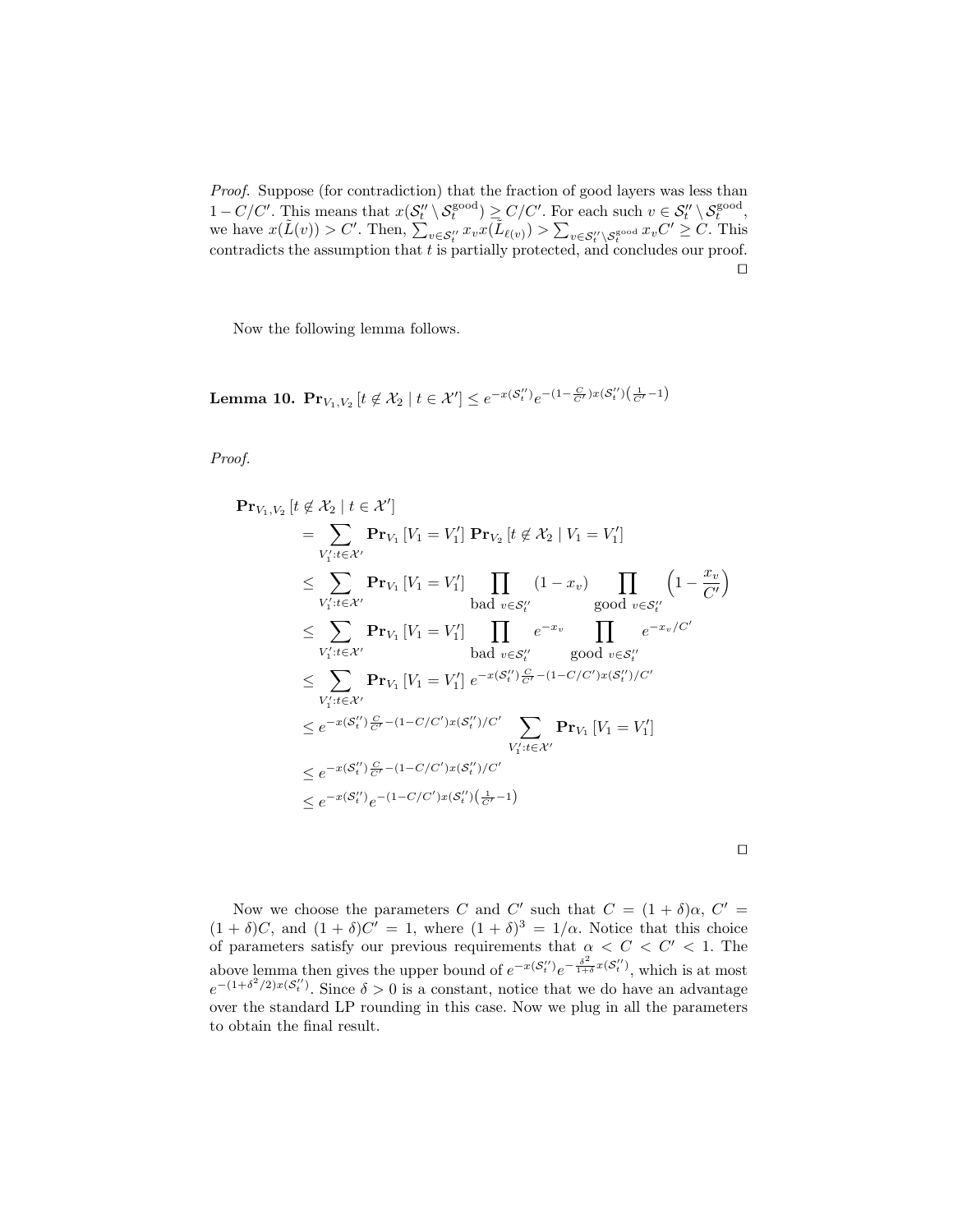$$
\begin{split} \mathbf{Pr}_{V_1, V_2} \left[ t \notin \mathcal{X}_1 \cup \mathcal{X}_2 \right] &= \mathbf{Pr}_{V_1, V_2} \left[ t \notin \mathcal{X}_1 \right] \, \mathbf{Pr}_{V_1, V_2} \left[ t \notin \mathcal{X}_2 \mid t \notin \mathcal{X}_1 \right] \\ &\leq e^{-x(S_t')} \, \left( (1 - \alpha/C) \, \mathbf{Pr}_{V_1, V_2} \left[ t \notin \mathcal{X}_2 \mid t \in \mathcal{X}' \right] + \frac{\alpha}{C} \, e^{-x(S_t'')} \right) \\ &\leq e^{-x(S_t')} \, \left( (1 - \alpha/C) \, e^{-x(S_t'')} e^{-\frac{\delta^2}{2} x(S_t'')} + \frac{\alpha}{C} \, e^{-x(S_t'')} \right) \\ &\leq e^{-y_t} \, \left( (1 - \alpha/C) \, e^{-\frac{\delta^2}{2} x(S_t'')} + \alpha/C \right) \\ &\leq e^{-y_t} \, \left( \frac{\delta}{1 + \delta} e^{-(1 + \delta^2/2)x(S_t'')} + \frac{1}{1 + \delta} \right) \end{split}
$$

Since we assume that  $y_t > 0.9$  and  $x_v \le 0.2$ , we must have  $x(S_t'') \ge 0.2$ , and therefore the above term can be seen as  $e^{-y_t} \cdot \delta'$  for some  $\delta' < 1$ . Overall, the approximation factor we get is  $(1 - \delta'/e)$  for some universal constant  $\delta' \in (0, 1)$ .

**Proof of Lemma 9** For each u, let  $\mathcal{E}_u$  denote the event that u is not saved by  $V_1$ . First we break the expectation term into  $\sum_{u \in L_j} x_u \mathbf{Pr}[\mathcal{E}_u \mid t \notin \mathcal{X}_1]$ . Let  $v \in L$  be the ancestor of t in layer  $L_i$ . We break down the sum further based on the "LP coverage" of the least common ancestor between  $u$  and  $v$ , as follows:

$$
\sum_{i=0}^{k/2} \sum_{u \in L_j : q'(lca(u,v)) = i} x_u \mathbf{Pr}\left[\mathcal{E}_u \mid t \notin \mathcal{X}_1\right]
$$

Here,  $q'(u)$  denotes  $k \cdot x(P_u)$ ; this term is integral since we consider the  $1/k$ integral solution  $(x, y)$ . The rest of this section is devoted to upper bounding the term  $\Pr[\mathcal{E}_u | t \notin \mathcal{X}_1]$ . The following claim gives the bound based on the level i to which the least common ancestor belongs.

*Claim.* For each  $u \in L_j$  such that  $q'(lca(u, v)) = i$ ,

 $\mathbf{Pr}\left[\mathcal{E}_u \mid t \notin \mathcal{X}_1\right] \leq e^{-(1/2 - i/k)}$ 

*Proof.* First, we recall that  $y_u \geq 1/2$  and  $q'(u) \geq k/2$ , since u is in the 1/2-heavy layer  $L_j$ . Let  $w = lca(u, v)$  and  $P'$  be the path that connects w to u. Moreover, denote by  $S \subseteq P'$  the set of light vertices on the path  $P'$ , i.e.  $S = \mathcal{S}'_t \cap P'$ . Notice that  $x(S) \geq \sum_{a \in S'_t \cap P_u} x_a - \sum_{a \in P_w} x_a \geq (1/2 - i/k).$ 

For each  $w' \in S$ ,  $\Pr[w' \notin V_1 \mid t \notin \mathcal{X}_1] \in \{1 - x_{w'}}, 1 - x_{w'}/(1 - x_{v'})\}$  depending on whether there is a vertex  $v'$  in  $P_v$  that shares a layer with  $w'$ . In any case, it holds that  $Pr[w' \notin V_1 | t \notin \mathcal{X}_1] \leq (1 - x_{w'})$ . This implies that

$$
\begin{aligned} \Pr\left[\mathcal{E}_u \mid t \notin \mathcal{X}_1\right] &\leq \prod_{w' \in S} \Pr\left[w' \notin V_1 \mid t \notin \mathcal{X}_1\right] \\ &\leq \prod_{w' \in S} (1 - x_{w'}) \\ &\leq \prod_{w' \in S} e^{-x_{w'}} \\ &\leq e^{-(1/2 - i/k)} \end{aligned}
$$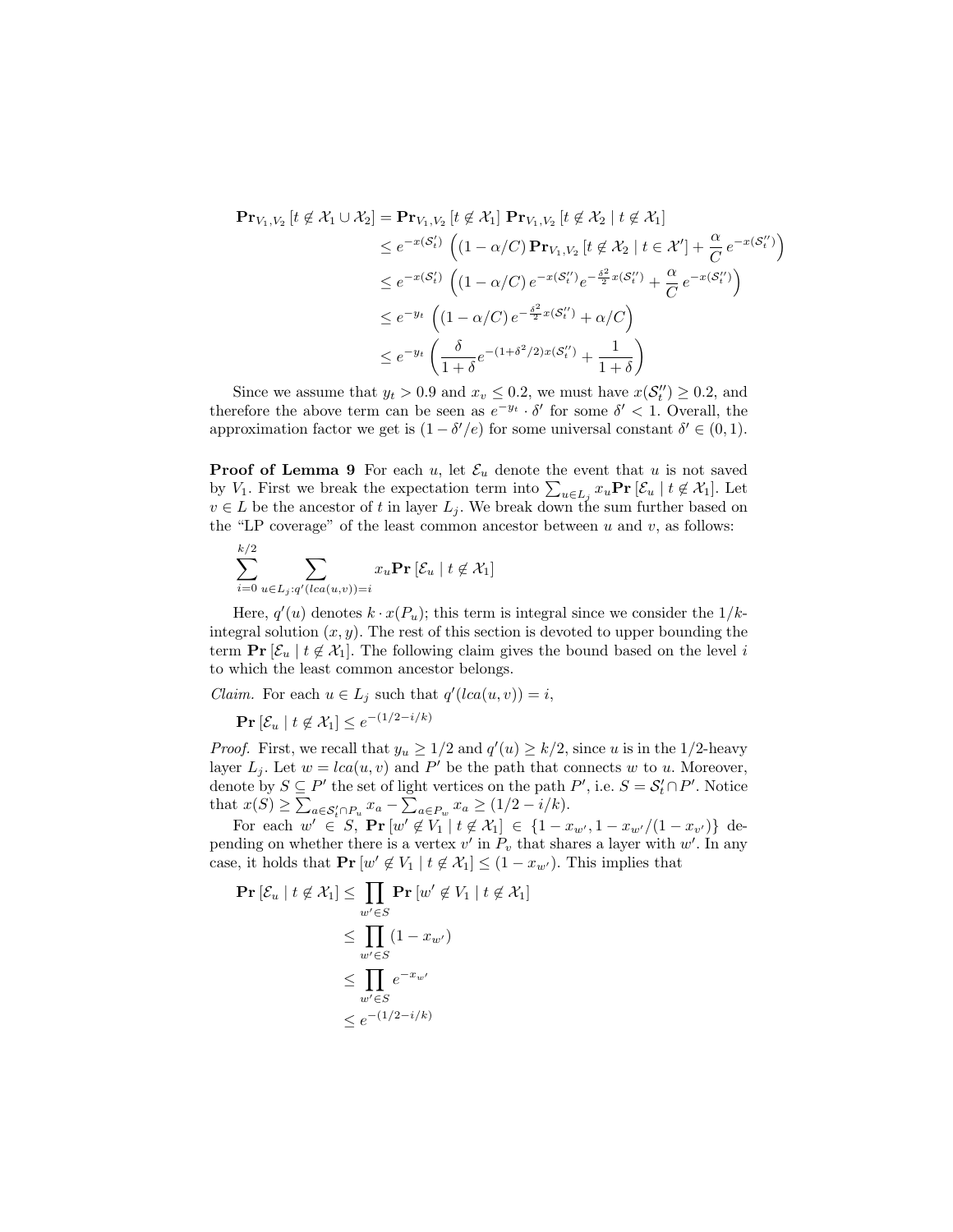*Claim.* Let i be an integer and  $L' \subseteq L_j$  be the set of vertices u such that  $q'(lca(u, v))$  is at least i. Then  $x(L') \leq (k - i)/k$ .

*Proof.* This claim is a consequence of Hartke's constraints. Let  $v'$  be the topmost ancestor of v such that  $q'(v') \geq i$ . We remark that all vertices in L' must be descendants of v', so it must be that  $\sum_{w \in P_{v'}} x_w + x(L') \leq 1$ . The first term is  $i/k$ , implying that  $x(L') \le (k - i)/k$ .

Let  $L_j^i \subseteq L_j$  denote the set of vertices u whose least common ancestor  $lca(u, v)$  satisfies  $q'(lca(u, v)) = i$ . As a consequence of Claim 4.3,  $\sum_{i' \geq i} x(L_j^{i'}) \leq$  $(k - i)/k$ . Combining this inequality with Claim 4.3, we get that

$$
\mathbf{E}\left[x(\tilde{L}_j) \mid t \notin \mathcal{X}_1\right] \leq \sum_{i=0}^{k/2} x(L_j^i) e^{-1/2 + i/k}
$$

This term is maximized when  $x(L_j^{k/2}) = 1/2$  and  $x(L_j^i) = 1/k$  for all other  $i = 0, 1, \ldots, k/2 - 1$ . This implies that

$$
\mathbf{E}\left[x(\tilde{L}_j) \mid t \notin \mathcal{X}_1\right] \le 1/2 + \sum_{i=0}^{k/2-1} e^{-1/2 + i/k} / k
$$

Finally, using some algebraic manipulation and the fact that  $1 + x \leq e^x$ , we get

$$
\begin{aligned} \mathbf{E} \left[ x(\tilde{L}_j) \mid t \notin \mathcal{X}_1 \right] &\le 1/2 + \sum_{i=0}^{k/2-1} e^{-1/2 + i/k} / k \\ &= 1/2 + \frac{1}{k} e^{-1/k} \frac{1 - e^{-1/2}}{1 - e^{-1/k}} \\ &= 1/2 + (1 - e^{-1/2}) \frac{1}{e^{1/k}} \frac{1/k}{1 - e^{-1/k}} \\ &= 1/2 + (1 - e^{-1/2}) \frac{1/k}{e^{1/k} - 1} \\ &\le 1/2 + (1 - e^{-1/2}) \end{aligned}
$$

## 4.4 Integrality Gap for (LP')

In this section, we present an instance where (LP') has an integrality gap of  $5/6 + \epsilon$ , for any  $\epsilon > 0$ . Interestingly, this instance admits an optimal  $\frac{1}{2}$ -integral LP solution.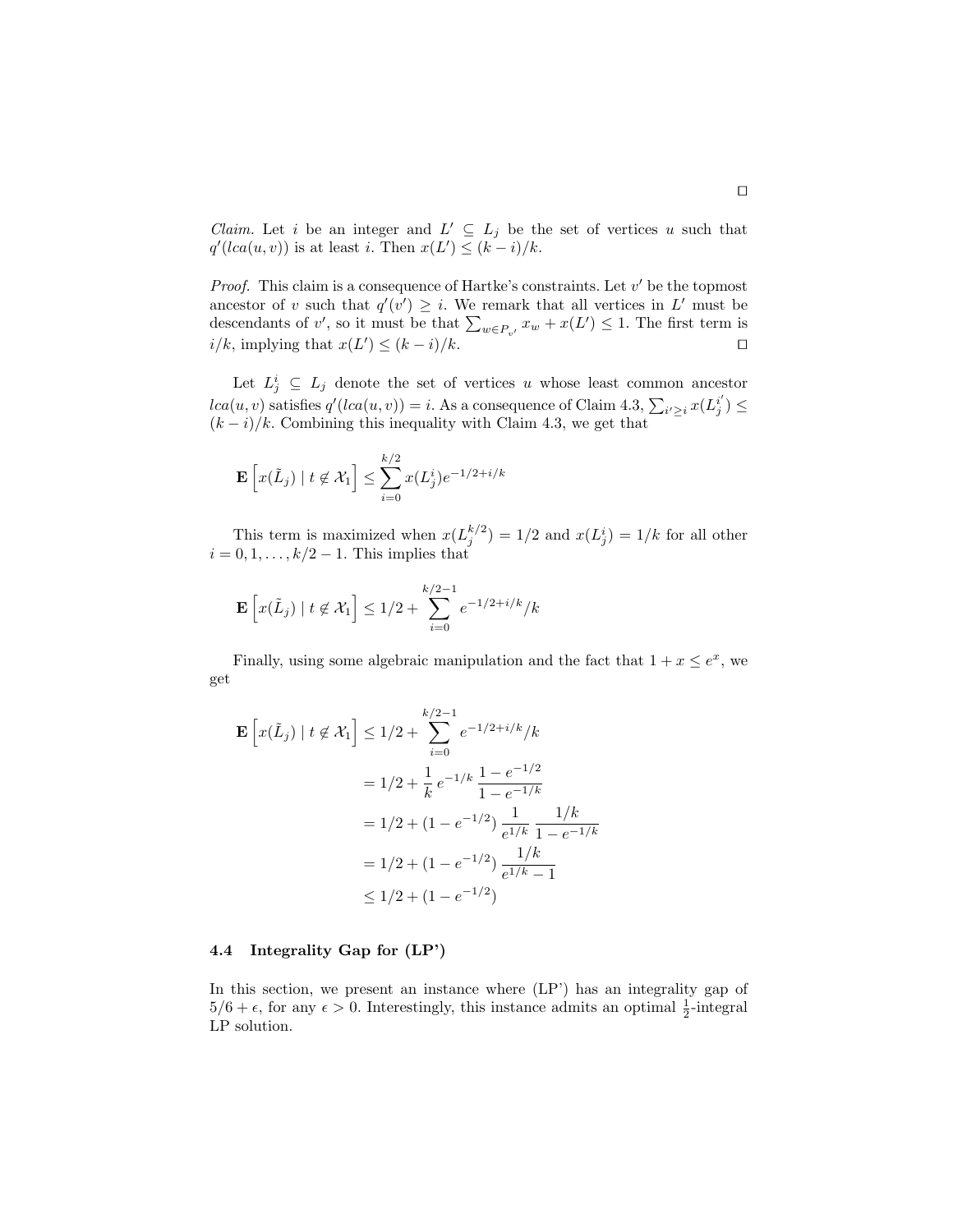

Figure 2. Gadget used to get 5/6 integrality gap. Special vertices are colored gray.

Gadget: The motivation of our construction is a simple gadget represented in Fig. 2. In this instance, vertices are either special (colored gray) or regular. This gadget has three properties of our interest:

- If we assign an LP-value of  $x_v = 1/2$  to every special vertex, then this is a feasible LP solution that ensures  $y_u = 1$  for every leaf u.
- For any integral solution  $U$  that does not pick any vertex in the first layer of this gadget, at most 2 out of 3 leaves of the gadget are saved.
- Any pair of special vertices in the same layer do not have a common ancestor inside this gadget.

Our integrality gap instance is constructed by creating partially overlapping copies of this gadget. We describe it formally below.

**Construction:** The first layer of this instance,  $L_1$ , contains 4 nodes: two special nodes, which we name  $a(1)$  and  $a(2)$ , and two regular nodes, which we name  $b(1)$ and b(2). We recall the definition of spider from Sect. 3.1.

Let  $\alpha = 5 \lfloor 1/\epsilon \rfloor$ . The nodes  $b(1)$  and  $b(2)$  are the roots of two spiders. Specifically, the spider  $Z_1$  rooted at  $b(1)$  has  $\alpha$  feet, with one foot per layer, in consecutive layers  $L_2, \ldots, L_{\alpha+1}$ . For each  $j \in [\alpha]$ , denote by  $b'(1, j)$ , the  $j<sup>th</sup>$  foot of spider  $Z_1$ . The spider  $Z_2$ , rooted at  $b(2)$ , has  $\alpha^2$  feet, with one foot per layer, in layers  $L_{\alpha+2}, \ldots, L_{\alpha^2+\alpha+1}$ . For each  $j \in [\alpha^2]$ , denote by  $b'(2, j)$ , the  $j^{th}$  foot of spider  $Z_2$ . All the feet of spiders  $Z_1$  and  $Z_2$  are special vertices.

For each  $j \in [\alpha]$ , the node  $b'(1, j)$  is also the root of spider  $Z'_{1,j}$ , with  $\alpha^2$ feet, lying in the  $\alpha^2$  consecutive layers  $L_{2+\alpha+j\alpha^2}, \ldots, L_{1+\alpha+(j+1)\alpha^2}$  (one foot per layer). For  $j' \in [\alpha^2]$ , let  $b''(1, j, j')$  denote the j'-th foot of spider  $Z'_{1,j}$  that lies in layer  $L_{1+\alpha+j\alpha^2+j}$ . Notice that we have  $\alpha^3$  such feet of these spiders  $\left\{Z'_{1,j}\right\}_{j=1}^{\alpha}$  lying in layers  $L_{2+\alpha+\alpha^2},\ldots,L_{1+\alpha+\alpha^2+\alpha^3}$ . Similarly, for each  $j\in[\alpha^2]$ , the node  $b'(2, j)$  is the root of spider  $Z'_{2,j}$  with  $\alpha^2$  feet, lying in consecutive layers  $L_{2+\alpha+\alpha^3+j\alpha^2},\ldots,L_{1+\alpha+\alpha^3+(j+1)\alpha^2}$ . We denote by  $b''(2,j,j')$  the j'-th foot of this spider.

The special node  $a(1)$  is also the root of spider  $W_1$  which has  $\alpha + \alpha^3$  feet: The first  $\alpha$  feet, denoted by  $a'(1, j)$  for  $j \in [\alpha]$ , are aligned with the nodes  $b'(1, j)$ , i.e. for each  $j \in [\alpha]$ , the foot  $a'(1, j)$  of spider  $W_1$  is in the same layer as the foot  $b'(1, j)$  of  $Z_1$ . For each  $j \in [\alpha], j' \in [\alpha^2]$ , we also have a foot  $a''(1, j, j')$  which is placed in the same layer as  $b''(1, j, j')$ . Similarly, the special node  $a(2)$  is the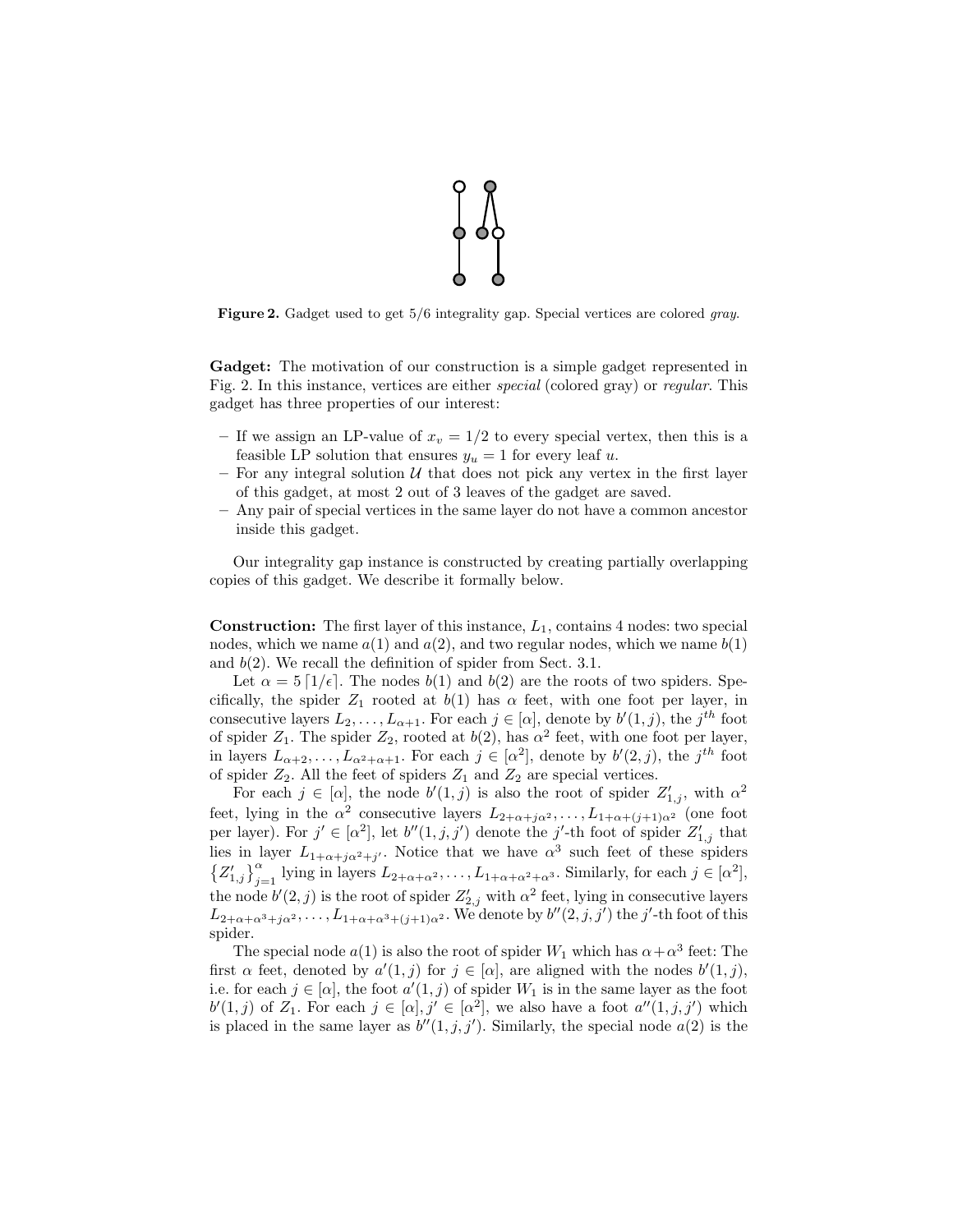root of spider  $W_2$  having  $\alpha^2 + \alpha^4$  feet. For  $j \in [\alpha^2]$ , spider  $W_2$  has a foot  $a'(2, j)$ placed in the same layer as  $b'(2, j)$ . For  $j \in [\alpha^2], j' \in [\alpha^2], W_2$  also has a foot  $a''(2,j,j')$  in the layer of  $b''(2,j,j')$ . All the feet of both  $W_1$  and  $W_2$  are special vertices.

Finally, for  $i \in \{1,2\}$ , and  $j \in [\alpha^i]$ , each node  $a'(i,j)$  has  $\alpha^{5-i}$  children, which are leaves of the instance. For  $j \in [\alpha], j' \in [\alpha^2]$ , the nodes  $b''(i, j, j')$ ,  $a''(i,j,j')$  have  $\alpha^{3-i}$  children each which are also leaves of the instance. The set of terminals  $X$  is simply the set of leaves.

**Proposition 4.** We have  $|\mathcal{X}| = 6\alpha^5$ . Moreover, (i) the number of terminals in subtrees  $T_{a(1)} \cup T_{b(1)}$  is  $3\alpha^5$ , and (ii) the number of terminals in subtrees  $T_{a(2)} \cup T_{b(2)}$  is  $3\alpha^5$ .

*Proof.* Each node  $a'(1, j)$  has  $\alpha^4$  children, and there are  $\alpha$  such nodes. Similarly, each node  $a'(2, j)$  has  $\alpha^3$  children. There are  $\alpha^2$  such nodes. This accounts for  $2\alpha^5$  terminals.

For  $i \in \{1,2\}$ , each node  $a''(i,j,j')$  has  $\alpha^{3-i}$  children. There are  $\alpha^{i+2}$  such nodes. This accounts for another  $2\alpha^5$  terminals. Finally, there are  $\alpha^{3-i}$  children of each  $b''(i, j, j')$ , and there are  $\alpha^{2+i}$  such nodes.

Fractional Solution: Our construction guarantees that any path from root to leaf contains 2 special vertices: For a leaf child of  $a'(i, j)$ , its path towards the root must contain  $a'(i, j)$  and  $a(i)$ . For a leaf child of  $a''(i, j, j')$ , its path towards the root contains  $a''(i,j,j')$  and  $a(i)$ . For a leaf child of  $b''(i,j,j')$ , the path towards the root contains  $b''(i, j, j')$  and  $b'(i, j)$ .

**Lemma 11.** For each special vertex v, for each layer  $L_i$  below v, the set  $L_i \cap T_v$ contains at most one special vertex.

*Proof.* Each layer contains two special vertices of the form  $\{a'(i,j), b'(i',j')\}$  or  ${a''(i,j), b''(i',j')}$ . In any case, the least common ancestor of such two special vertices in the same layer is always the root s (since one vertex is in  $T_{a(i)}$ , while the other is in  $T_{b(i)}$ ) This implies that, for any non-root vertex v, the set  $L_j \cap T_v$ can contain at most one special vertex.

Notice that, there are at most two special vertices per layer. We define the LP solution x, with  $x_v = 1/2$  for every special vertex v and  $x_v = 0$  for all other vertices. It is easy to verify that this is a feasible solution.

We now check the constraint at v and layer  $L_j$  below v: If the sum  $\sum_{u \in P_v} x_u =$ 0, then the constraint is immediately satisfied, because  $\sum_{u \in L_j \cap T_v} x_u \leq 1$ . If  $\sum_{u \in P_v} x_u = 1/2$ , let v' be the special vertex ancestor of v. Lemma 11 guarantees that  $\sum_{u \in L_j \cap T_v} x_u \leq \sum_{u \in L_j \cap T_{v'}} x_u \leq 1/2$ , and therefore the constraint at v and  $L_j$  is satisfied. Finally, if  $\sum_{u \in P_v} x_u = 1$ , there can be no special vertex below v and therefore  $\sum_{u \in L_j \cap T_v} x_u = 0$ .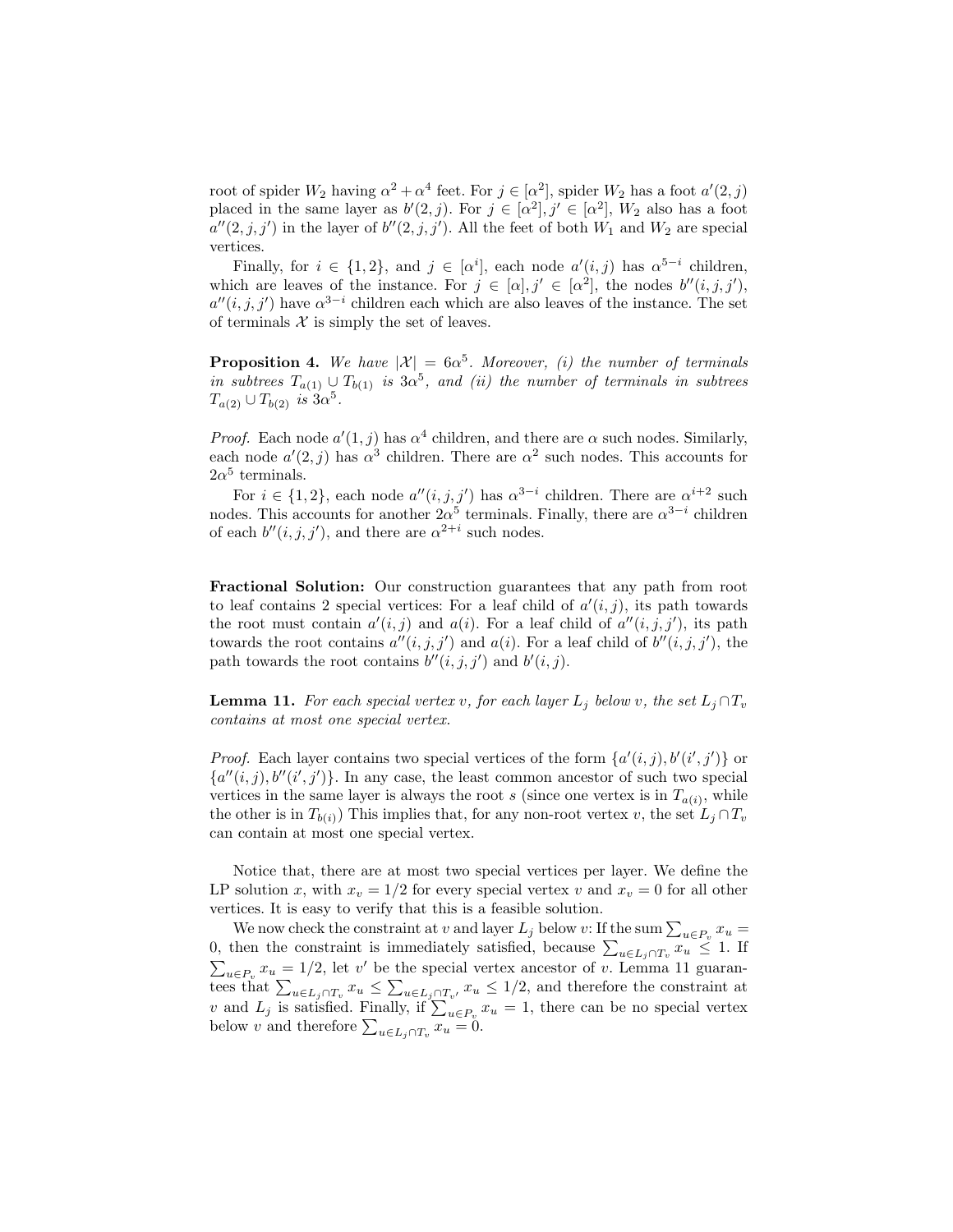Integral Solution: We argue that any integral solution cannot save more than  $(1+5/\alpha)5\alpha^5$  terminals. The following lemma is the key to our analysis.

**Lemma 12.** Any integral solution  $\mathcal{U}: \mathcal{U} \cap \{a(1), b(1)\} = \emptyset$  saves at most  $(1 +$  $5/\alpha)5\alpha^5$  terminals.

*Proof.* Consider the set  $Q = \{a'(1,j)\}_{j=1}^{\alpha} \cup \{b'(1,j)\}_{j=1}^{\alpha}$ , and a collection of paths from  $\{a(1), b(1)\}\$ to vertices in set Q. These paths are contained in the layers  $L_1, \ldots, L_{\alpha+1}$ , so the strategy U induces a cut of size at most  $\alpha+1$  on them. This implies that at most  $\alpha + 1$  vertices (out of  $2\alpha$  vertices in Q) can be saved by U. Let  $\tilde{Q} \subseteq Q$  denote the set of vertices that have not been saved by U. We remark that  $|\tilde{Q}| \ge \alpha - 1$ . We write  $\tilde{Q} = \tilde{Q}_a \cup \tilde{Q}_b$  where  $\tilde{Q}_a$  contains the set of vertices  $a'(1, j)$  that are not saved, and  $\tilde{Q}_b = \tilde{Q} \backslash \tilde{Q}_a$ . For each vertex in  $\tilde{Q}_a$ , at least  $\alpha^4 - 1$ of its children cannot be saved, so we have at least  $(\alpha^4 - 1)|\tilde{Q}_a| \ge \alpha^4 |\tilde{Q}_a| - \alpha$ unsaved terminals that are descendants of  $\tilde{Q}_a$ . If  $|\tilde{Q}_b| \leq 3$ , we are immediately done: We have  $|\tilde{Q}_a| \ge \alpha - 4$ , so  $(\alpha^4 - 1)(\alpha - 4) \ge \alpha^5 - 5\alpha^4$  unsaved terminals.

Consider the set

$$
R = \left(\bigcup_{j \in [\alpha], j' \in [\alpha^2]} \{a''(1, j, j')\}\right) \cup \left(\bigcup_{j: b'(1, j) \in \tilde{Q}_b} \bigcup_{j' \in [\alpha^2]} \{b''(1, j, j')\}\right)
$$

This set satisfies  $|R| = \alpha^3 + |\tilde{Q}_b| \alpha^2$ , and the paths connecting vertices in R to  $\tilde{Q}_b \cup \{a(1)\}\$ lie in layers  $L_1, \ldots, L_{\alpha^3+\alpha^2+\alpha+1}$ . So the strategy  $\mathcal U$  induced on these paths disconnects at most  $\alpha^3 + \alpha^2 + \alpha + 1$  vertices. Let  $\tilde{R} \subseteq R$  contain the vertices in R that are not saved by U, so we have  $|\tilde{R}| \geq (|\tilde{Q}_b| - 1)\alpha^2 - \alpha - 1$ , which is at least  $(|\tilde{Q}_b| - 2)\alpha^2$ . Each vertex in  $\tilde{R}$  has  $\alpha^2$  children. We will have  $(\alpha^2 - 1)$  unsaved terminals for each such vertex, resulting in a total of at least  $(\alpha^2 - 1)(|\tilde{Q}_b| - 2)\alpha^2 \ge \alpha^4 |\tilde{Q}_b| - 4\alpha^4$  terminals that are descendants of  $b(1)$ .

In total, by summing the two cases, at least  $(\alpha^4|\tilde{Q}_a|-\alpha)+(\alpha^4|\tilde{Q}_b| - 4\alpha^4) \ge$  $(|\tilde{Q}_a|+|\tilde{Q}_b|)\alpha^4 - 5\alpha^4 \ge \alpha^5 - 5\alpha^4$  terminals are not saved by U, thus concluding the proof.

**Lemma 13.** Any integral solution  $U : U \cap \{a(2), b(2)\} = \emptyset$  saves at most  $(1 +$  $5/\alpha)5\alpha^5$  terminals.

Since nodes  $a(1)$ ,  $a(2)$ ,  $b(1)$ ,  $b(2)$  are in the first layer, it is only possible to save one of them. Therefore, either Lemma 12 or Lemma 13 apply, which concludes the analysis.

# 5 Conclusion and Open Problems

In this paper, we settled the integrality gap question for the standard LP relaxation. Our results ruled out the hope to use the canonical LP to obtain better approximation results. While a recent paper settled the approximability status of the problem [1], the question whether an improvement over  $(1 - 1/e)$  can be done via LP relaxation is of independent interest. We provide some evidences